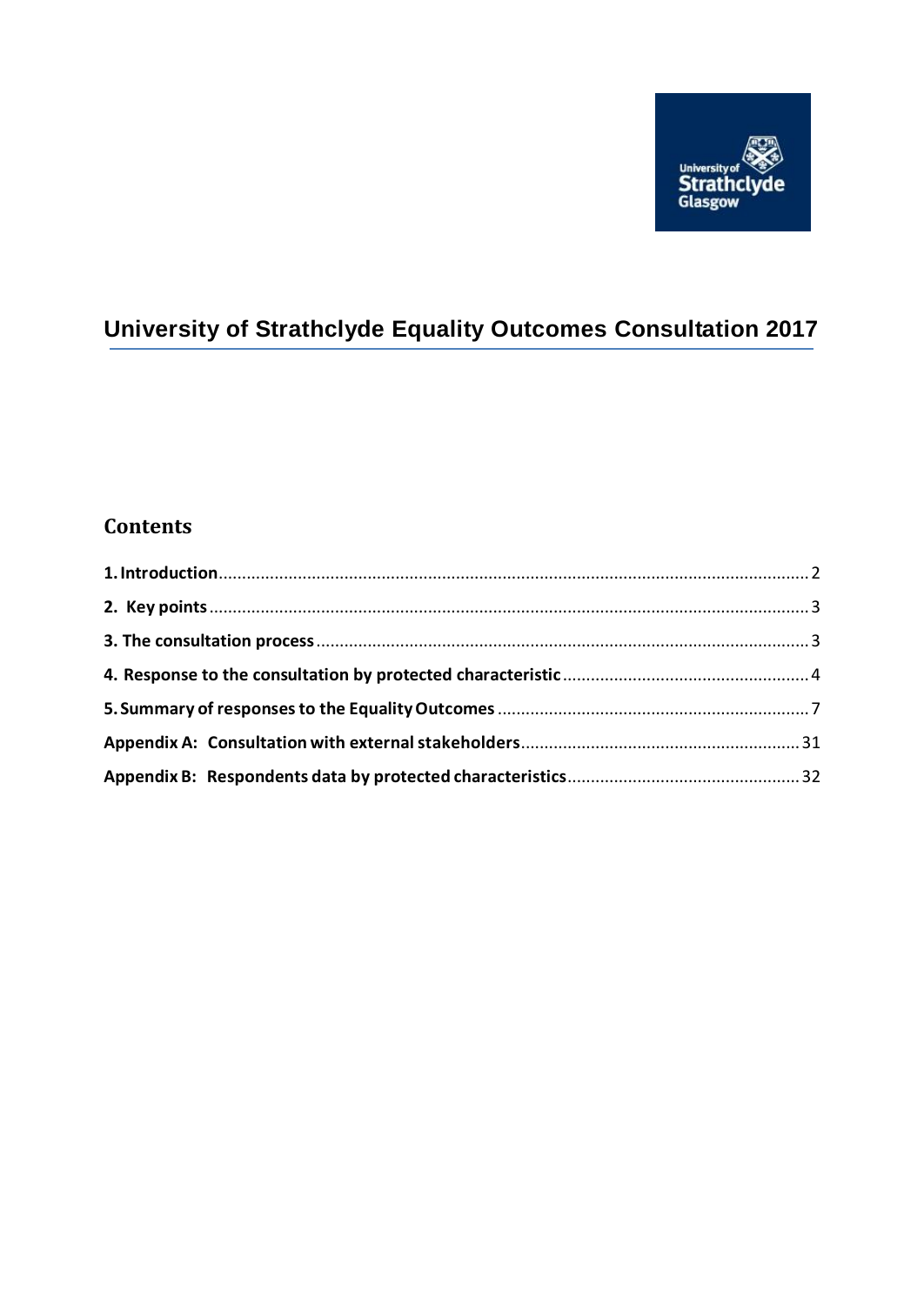### <span id="page-1-0"></span>**1.Introduction**

This report provides results of the consultation carried out by the University in developing the 2017-2021 Equality Outcomes.

We followed the successful consultation process of 2013 for formulating the University's first set of Equality Outcomes. The previous consultation was acknowledged in the sector as leading best practice for engaging and enabling many people to contribute.

During February and April 2017 extensive consultation was carried out with staff, students and relevant stakeholders including external organisations and individuals (**Appendix A**) representing all protected characteristics. We acknowledge the valuable contribution made by all in our gathering of evidence to finalise the University Equality Outcomes.

The Equality Outcomes 2017-2021 build upon the evidence and continuation of excellent progress we have made in recent years on equality and diversity such as promoting gender equality (attaining national Athena SWAN awards), new policies on the Dress Code and LGBT+, and hosting regular events to encourage dialogue. We are proud of our record of social inclusion, widening participation and creating opportunities for all people who can benefit.

Our approach is to go beyond our legal obligations and extend our equalities work to address the national equality and diversity priorities and challenges. The Equality Outcomes provides a framework for the next four years and set the pace, tone and manner in which we will collectively work together in enhancing our demonstrable commitment and continuous progress on equality and diversity.

The Equality Outcomes pay due regard to people with protected characteristics as defined by the Equality Act 2010: Age, Disability, Gender reassignment, Marriage and civil partnership, Pregnancy and maternity, Race, Religion or belief, Sex and Sexual orientation.

The Public Sector Equality Duty (PSED) requires universities and public bodies to have due regard to the need to:

- Eliminate unlawful discrimination, harassment and victimisation and other conduct prohibited by the Equality Act
- Advance equality of opportunity between people who share a protected characteristic and those who do not
- **F** Foster good relations between people who share a protected characteristic and those who do not.

We will review our Equality Outcomes on a biennial basis and work proactively to monitor progress to further enhance equality of opportunity for all.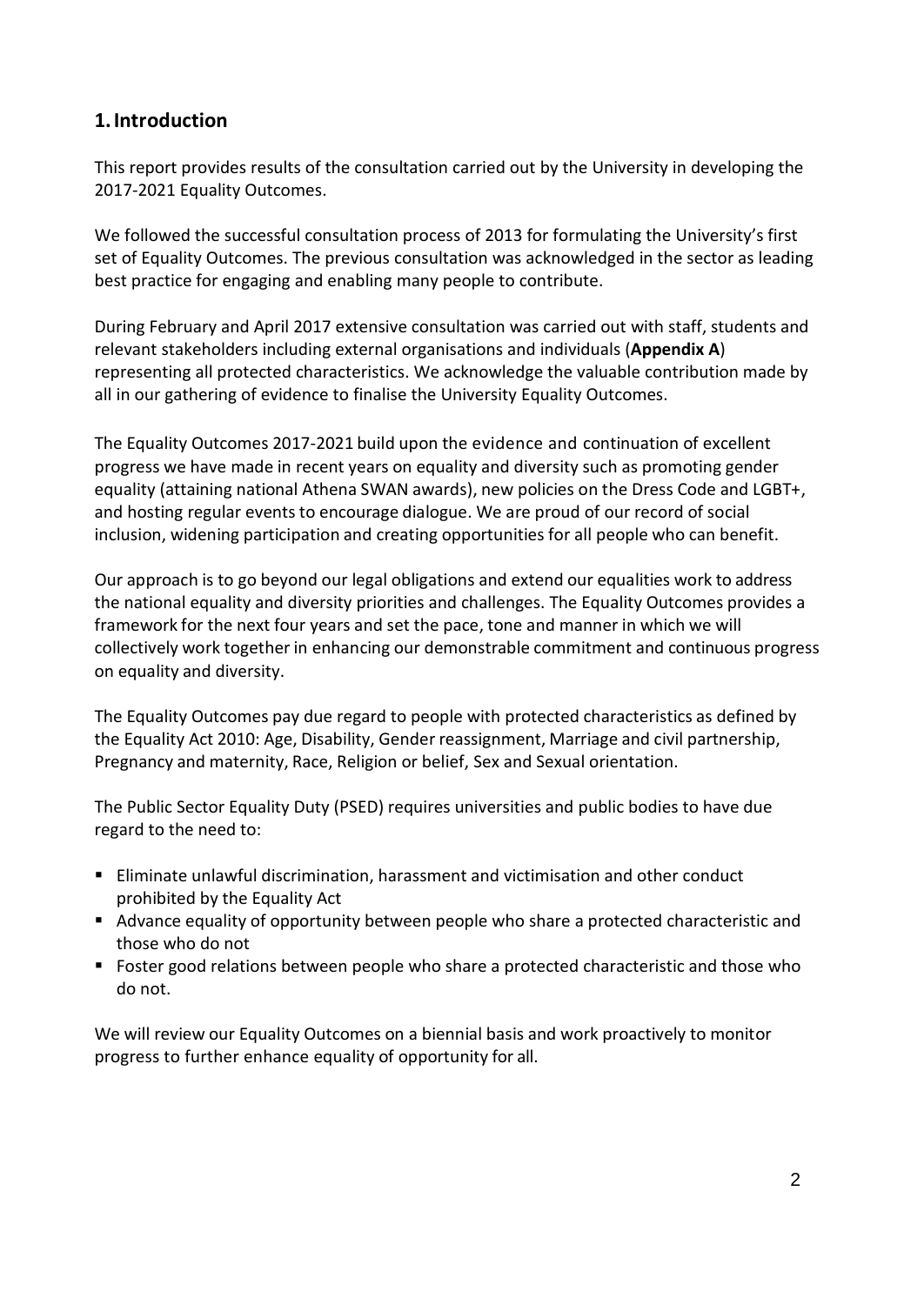## <span id="page-2-0"></span>**2. Key points**

The University adopted an inclusive approach in conducting the consultation. All staff and students were invited to five meetings at which review and progress on the 2013-2017 Equality Outcomes was provided.

In addition, an online survey was conducted with all staff and students and external stakeholders. Staff without access to computer facility were provided with hard copies of the survey.

The University Equality and Diversity Strategy Committee and the Disability Service were given opportunity to provide comments also.

A great deal of activity including inviting relevant student groups, personal contacts to encourage individuals and groups as well regular reminder via emails, staff digest, website and social made resulted in a high response. A total of 1584 respondents (Table 1) contributed - of which 80% were students, 19% staff and 1% external stakeholders. This is a significant increase of 67% in the response rate from the 2013 consultation ((949 respondents) for the 2013-2017 Equality Outcomes. The high response rate is remarkable as the consultation on the Equality Outcomes coincided with other University staff and student surveys already in progress.

Table 1: Breakdown of respondents'

|                         | <b>Total</b> | ℅    |
|-------------------------|--------------|------|
| <b>Students</b>         | 1263         | 80%  |
| <b>Staff</b>            | 311          | 19%  |
| External - individual   |              | 0.5% |
| External - organisation |              | 0.5% |
| Total                   | 1584         | 100% |

### <span id="page-2-1"></span>**3. The consultation process**

The University hosted five workshops and conducted an online survey between February and April 2017 for people with all protected characteristic backgrounds including age, disability, gender reassignment, marriage and civil partnership, pregnancy and maternity, race, religion or belief, sex and sexual orientation.

The workshops and survey covered 5 Equality Outcomes. Respondents were provided with 3 questions under each Equality Outcome with options for agreement, disagreement and a free text box for comments. The survey also included additional questions on positive and negative experiences based on one's protected characteristic at the University and at department level. Respondents were encouraged to acknowledge intersectionality (of belonging to different protected characteristic) by ticking all protected characteristics that apply.

Hard copies were distributed to staff in Estates Services without access to computer facilities.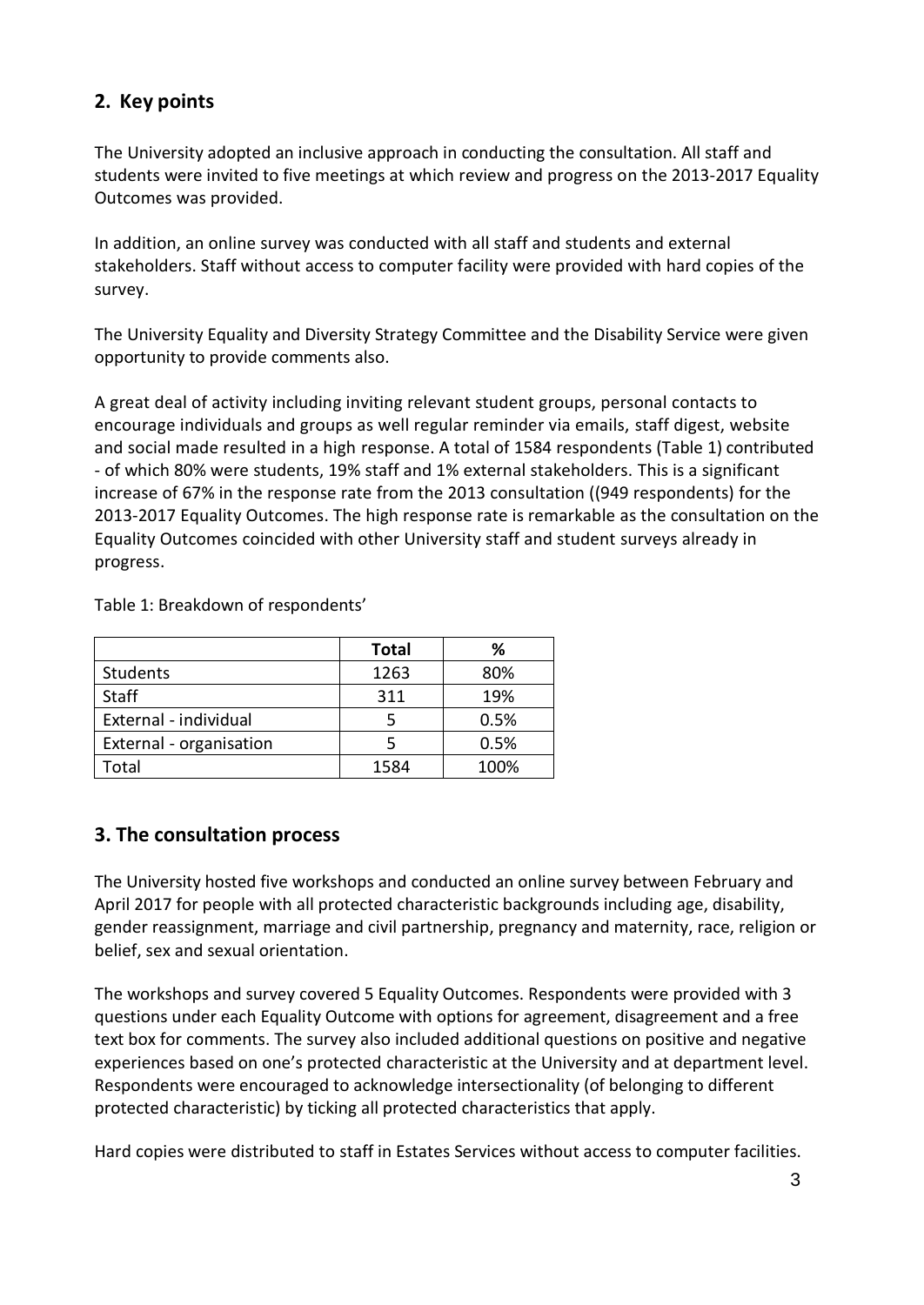Similarly, members of the University Equality and Diversity Strategy Committee, the Equality and Diversity Contacts and Student Experience Managers received hard copies.

In total 1584 respondents participated in the consultation process. Not all participants provided a response to the questions. The number of respondents to each Equality Outcome is provided in the tables below.

The consultation was conducted in line with the Data Protection Act and is anonymous. Respondents were invited to disclose personal protected characteristics on a voluntary basis to allow the University to assess that consultation is fair, transparent and covered all groups.

In general, there was solid agreement with the University's approach and direction and resounding endorsement of the Equality Outcomes.

We recognise we cannot be complacent in progressing equality and diversity for all. The information in Table 2.1 about the experience of different protected characteristic groups is an opportunity for us to ensure that we fully embrace and implement the intended 2017-2021 Equality Outcomes.

| <b>Equality Outcome</b>                    | No of       | Yes | No  |
|--------------------------------------------|-------------|-----|-----|
|                                            | respondents |     |     |
| 1. Gender equality for all                 | 1555        | 97% | 3%  |
| 2. Retention and progression               | 1531        | 90% | 10% |
| 3. Equality initiatives to raise awareness | 1544        | 92% | 8%  |
| 4. Mental health wellbeing                 | 1547        | 91% | 9%  |
| 5. Race Equality                           | 1532        | 96% | 4%  |
|                                            |             |     |     |
| Time scales realistic for progressing EO   | 1488        | 94% | 6%  |

Table 2: Total responses at a glance on Equality Outcomes

Table 2.1: Total responses at a glance on experience at the University\*

| University experience based on<br>protected characteristics |      | <b>Positive</b> | <b>Negative</b> |
|-------------------------------------------------------------|------|-----------------|-----------------|
| Students                                                    | 3036 | 85%             | 15%             |
| <b>Staff</b>                                                | 551  | 69%             | 31%             |

<span id="page-3-0"></span>\* see tables 10 and 11 for detailed information

### **4. Response to the consultation by protected characteristic**

The information provided in Table 3 and in **Appendix B** provides evidence of people from all protected characteristics participating in the consultation process. The response rate is most encouraging as disclosure of information on personal protected characteristic was provided on a voluntary basis.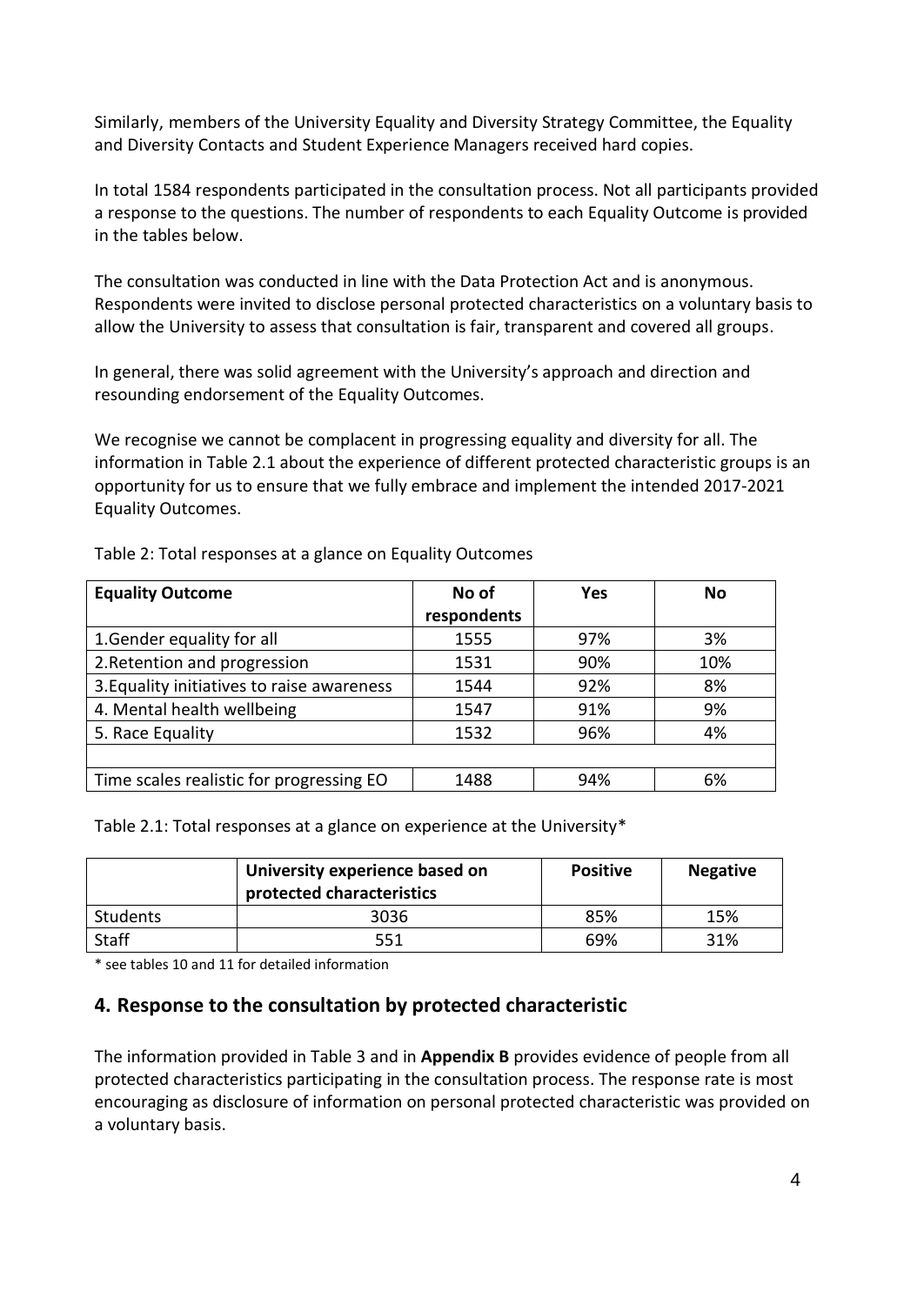Table 3: Breakdown of respondents by protected characteristics

| <b>Protected Characteristics</b> |      | <b>Total respondents</b> |
|----------------------------------|------|--------------------------|
| Gender                           |      |                          |
| Female                           | 752  | 49%                      |
| Male                             | 746  | 48%                      |
| In another way                   | 11   | 1%                       |
|                                  |      |                          |
| <b>Disabled</b>                  | 155  | 10%                      |
|                                  |      |                          |
| Gender-reassignment              | 14   | 1%                       |
| <b>LGB</b>                       | 156  | 10%                      |
|                                  |      |                          |
| White                            | 1074 | 71%                      |
| <b>BME</b>                       | 320  | 20%                      |
| Other ethnic group               | 118  | 8%                       |
| Christians                       | 500  | 33%                      |
| No religion                      | 475  | 31%                      |
| Muslim                           | 143  | 9%                       |
| Agnostic                         | 99   | 6%                       |
| Atheist                          | 129  | 8%                       |
| All other religions              | 122  | 8%                       |
|                                  |      |                          |
| Single                           | 579  | 38%                      |
| Married/Civil Partnership        | 480  | 31%                      |
|                                  |      |                          |
| Under 20                         | 212  | 17%                      |
| $20 - 40$                        | 652  | 52%                      |
| 41-60                            | 335  | 27%                      |
| 61 plus                          | 24   | 2%                       |

There were many wide ranging comments received, queries and challenges ranging from one paragraphs to one word. The respondents actual quotes are presented in italics in the report.

Endorsement of University's commitment to equality and diversity was highlighted by respondents.

- *I think that the equality outcomes included are important and address key concerns*
- *The work undertaken and supported is very positive*
- *The outcomes are relevant and well written, clear and concise*
- *The approach is ambitious but realistic*
- *Generally, the University approach seems to be heading in the right direction. I like that you are taking a data-driven approach to exploring the problems and potential solutions*
- *Clear, comprehensive and ambitious outcomes/actions - very well written*
- *It is important for this scheme to be visible, promoted and integrated into university activity.*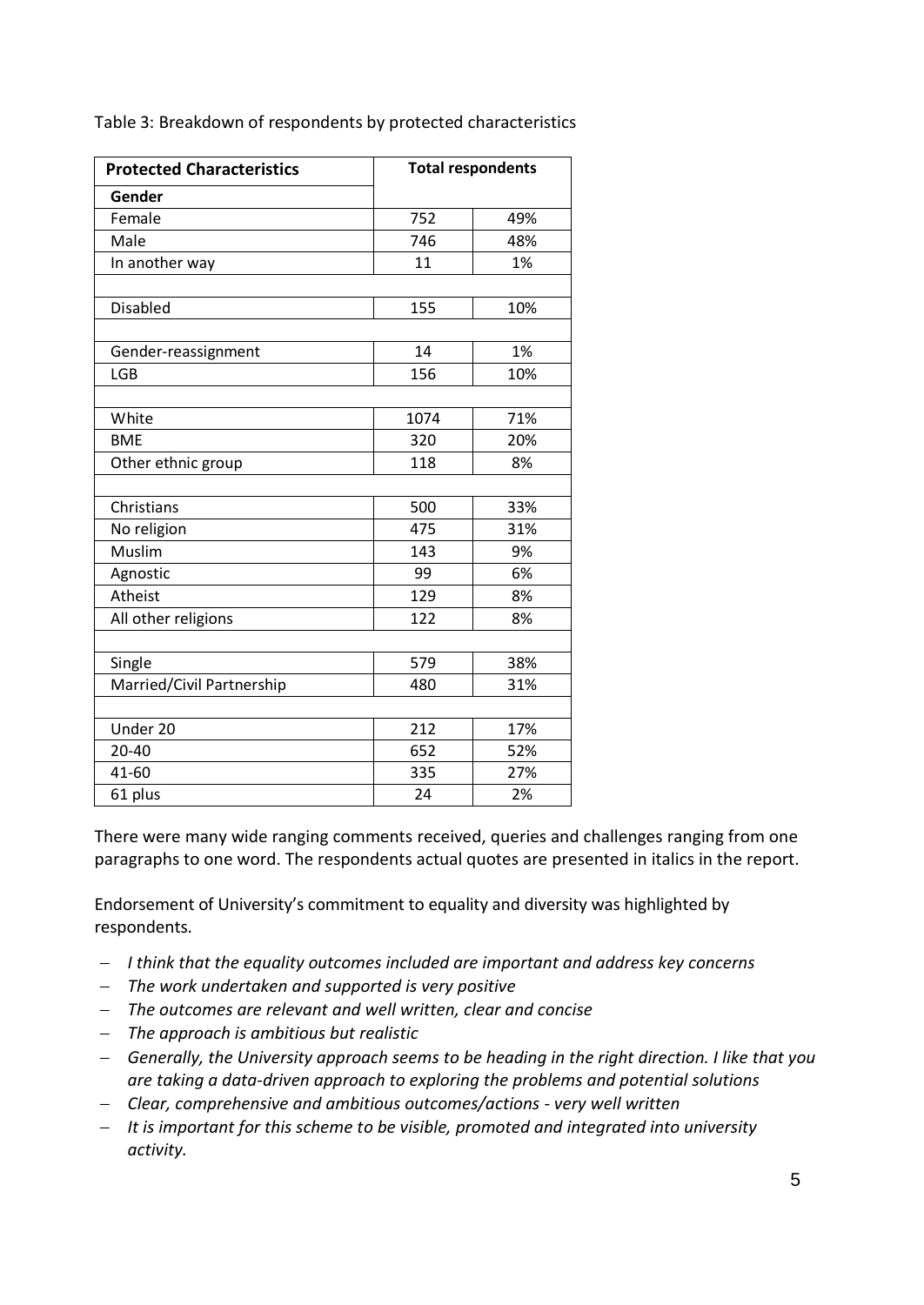- *I am proud to be associated with an organisation that emphasizes equality in true spirit*
- *All interaction with the University has been positive and professional*
- *As both an employee and student of Strathclyde I have had nothing but positive experiences with regards to appreciation of my identity*
- *happy to see that the University of Strathclyde is addressing the concerns of trans people. The leadership opportunities for women staff members is also to be welcomed*
- *The focus on race equality is welcome*
- $\overline{-}$  Equality training for HoDs, staff and students is welcomed.

In general, suggestions were made to:

- revise the wording of some the Equality Outcomes e.g. Outcome 1 to include *career opportunity and promotion and people of all genders have the same opportunities*..." and Outcome 2 to include students outside of the protected characteristic groups (such as carers, care leavers, looked-after and low socio-economic background)
- *increased visibility of gender diversity as well for other protected characteristic groups in senior management*
- *clarity on reporting unacceptable behaviour*
- *clear mechanisms for reporting discrimination need to be established that enable the reporter to be protected, and information about such mechanisms to be widely advertised.*
- *Greater visibility of initiatives would be welcomed. Ensure that the various e-modules are mandatory for staff and students.*
- *I think it would be valuable to add 'looked after' as an additional protected characteristic, this would not only ensure that there is a positive bias for this population who typically are at disadvantage but would also support the university in meeting its duties as a corporate parent.*
- *Great progress can be made but given the scope and reach of the plans 4 years may not be enough time to achieve all the objectives in that timeframe*
- senior staff to be involved in promoting equality
- **Strong suggestion that equalities training should be compulsory**
- Suggestions were made for assigning appropriate resources to realistically implement the Equality Outcomes.

Queries were made over what protected characteristics meant and clarity on the consultation process was sought in some cases. There were a number of challenging comments from some respondents: on the rights of straight men; feeling too much emphasis on minorities was going towards reverse discrimination; that this exercise is about ticking boxes and some Heads paying lip service.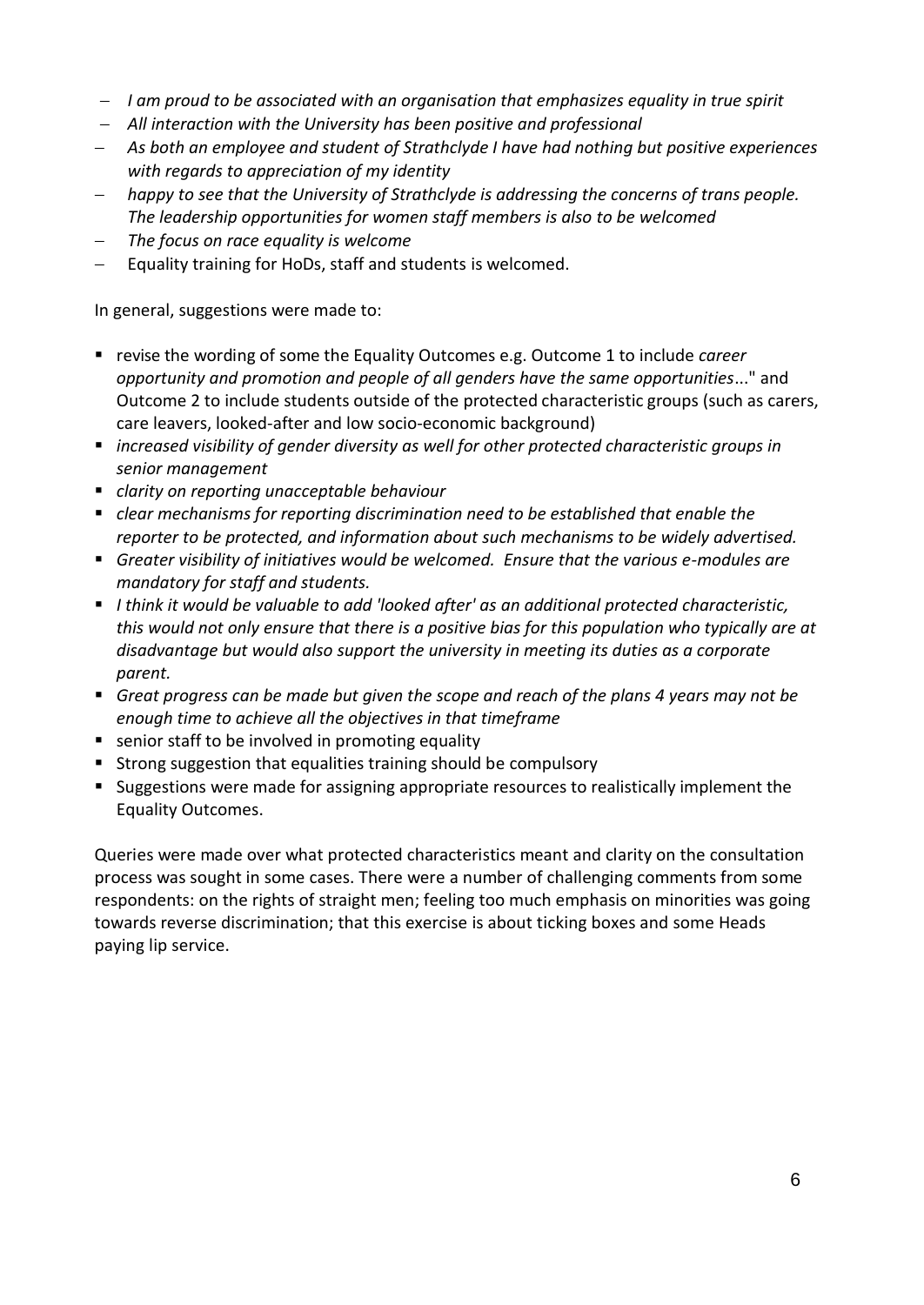## <span id="page-6-0"></span>**5. Summary of responsesto the EqualityOutcomes**

### **Equality Outcome 1:**

The University aims to ensure that women, men and trans people have the same opportunities in employment, access to learning and research

The equality outcome 1 received a solid endorsement from 97% of the respondents - Table 4.

Table 4

| 1555 respondents                | Yes | Nο |
|---------------------------------|-----|----|
| Agree with the equality outcome | 97% | 3% |

There 187 comments made on Equality Outcome 1. The following are some examples:

- *Revised word was suggested to include career opportunity and promotion and people of all genders have the same opportunities..."*
- *"The University aims to ensure that people of all genders have the same opportunities..."*
- *I welcome the University's active approach here since this outcome is unlikely to be achieved passively*
- *I welcome the University's active approach*
- *I am proud to be associated with an organisation that emphasizes equality in true spirit*
- *under-represented groups often don't apply for opportunities because of low selfconfidence, a lack of aspiration or not understanding that they are suitable for that kind of post. The ADR process could be utilised better here.*
- *address the gender imbalance in staff and staff roles*
- *'ensuring all gender embodiments (e.g. trans, female, male)'*
- *balancing the rights of women with the rights of trans people*
- *Under-representation of women and minorities in senior management*
- *the university is very pro trans*
- *In order to promote equality - remove all reference to gender in applications*
- *Address opportunities for all staff groups not just the academics*
- *Include actions for trans staff*

- *Female colleagues on temporary research contracts have experienced difficulties securing full maternity leave packages, especially when their contract would otherwise end during the maternity period. This is unacceptable and there should be mechanisms in place to ensure they get the support expected by any permanent member of staff.*
- *I was positively impressed by the welcoming spirit of the Mature Students Association and the fact that you have extra toilets at the student union.*
- *I'm really happy to see that the University of Strathclyde is addressing the concerns of trans people. The leadership opportunities for women staff members is also to be welcomed.*
- *The wording is inadequate: "women, men and trans people". Trans men and women \*are\* men and women respectively. I appreciate the inclusion of trans people, obviously, but don't like this separation. I would suggest using "women and men, cis or trans", which is better*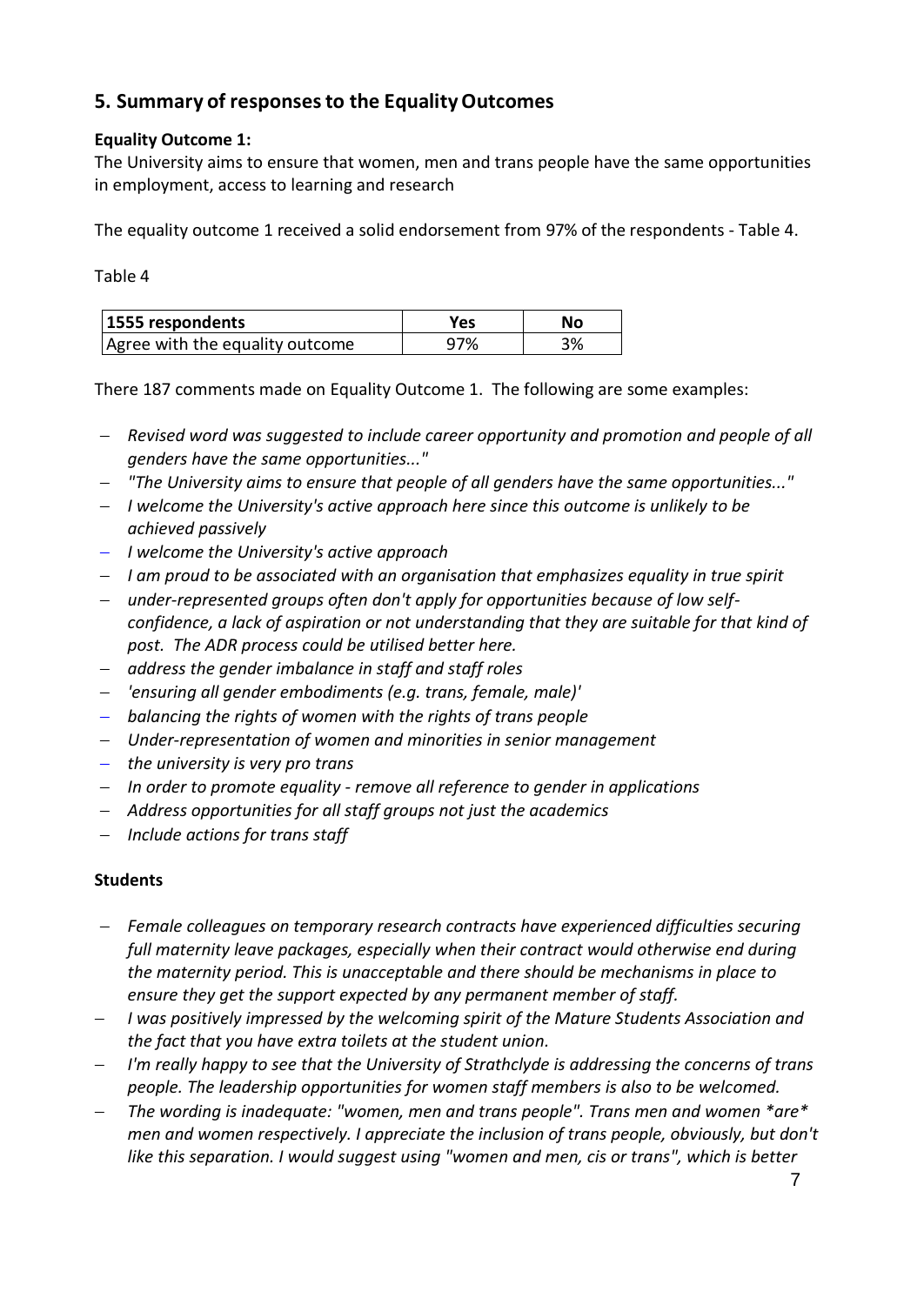*but still doesn't acknowledge non-binary genders. Ideally "all genders".*

- *If there is maternity leave there should be paternity leave (for male students)...*
- *remove the gender category from application forms and names if need be (to avoid bias).*
- *There is an over emphasis on certain characteristics. Awareness and recognition of invisible disability is poor both in employment and research.*
- *The university doesn't exclude anyone as far as I can tell. Although I have seen posters up talking about women's and trans issues, but I have never seen a poster on campus which explicitly mentioned men's issues (higher suicide rates, mental illnesses etc.)*
- *Mothers are discriminated against and expected to compensate even more than in society at large. Need extra support for mothers. Totally unsupported.*
- *how about publishing statistics on male and female graduates who are employed within x months of graduating. If there is a clear imbalance, then maybe explicitly showing that there is an imbalance would go some way to correcting the imbalance.*
- *Trans identity is a relatively 'new' concept to western culture however there are other civilisations who have acknowledged up to 5 genders. I believe that people should be able to self-determine their gender and have equal access to opportunity ultimately fulfilled through talent, application and appropriate support.*
- *The focus needs to be on equality between all groups. Not giving advantages or special funding/courses to promote one side of the issue. i.e. gender based violence should focus on violence against women AND men; bias studies should also look at bias against women AND men as this occurs as well.*

### **Equality Outcome 2:**

Address any imbalance and improve retention, completion and successful entry in the job market for students from different protected characteristic groups

The equality outcome received solid affirmation – Table 5.

#### Table 5

| 1531 respondents                | Yes. | No  |  |
|---------------------------------|------|-----|--|
| Agree with the equality outcome | 90%  | 10% |  |

158 comments were received.

- *Suggestion for revising wording of the Equality Outcome 2 to: 'improve retention, \*experience\*, completion and...'*
- *need to have recruitment at the top of the list or you won't address the imbalance*
- *Should be for students from ALL groups not only protected characteristic groups*
- *to work to continuously review practice to ensure protected characteristic groups are considered...*
- *do more to recruit females into postgraduate programmes such as PhD and CDT*
- *This will require more funding of things like the availability of student support for writing / learning that is currently available. I imagine students who feel themselves to be failing are more likely to drop out that those who are doing ok, and availability of support would catch*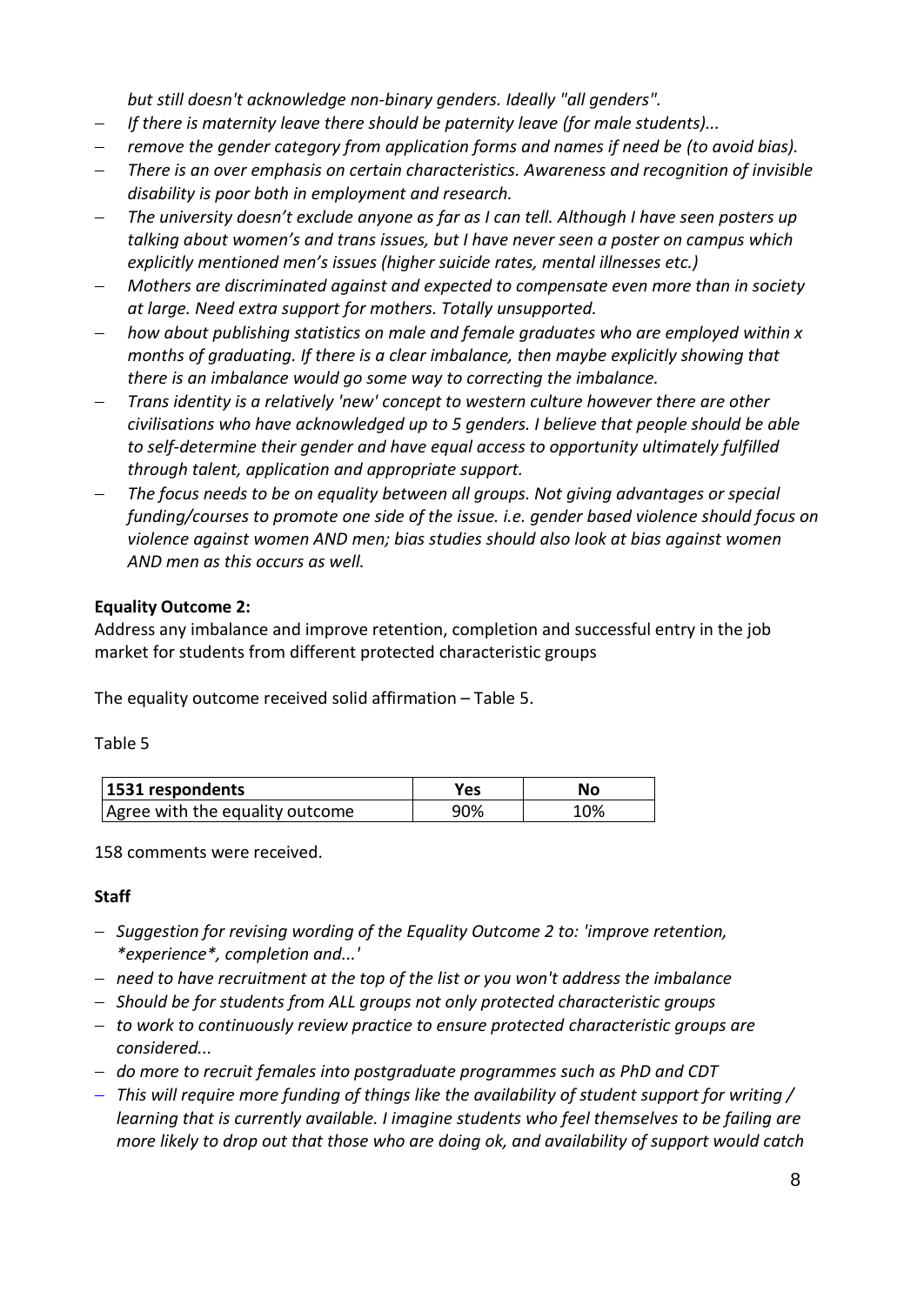*those students and hopefully offer them ways forward.*

- *This is a very ambitious outcome with 4 outcomes per PC group, particularly with the level of attention required on the GAP (Gender Action Plan). Could this be prioritised or focused more through data and evidence?*
- Issues such as off-campus gender based violence likely to impact studies and progression.
- Resources required to support students from non-traditional backgrounds.
- $-$  Hopefully we will also address imbalances among staff.
- *Gender balance in subject areas may be a challenge but agree we need to work towards this.*
- $-$  class and social background remains largely unaddressed for both staff and students.

### **Students**

- *I haven't noticed any extra effort of the university doing this.*
- *I am currently about to graduate from postgrad and am disheartened at the prospect of finding a job in my field that fits with my disability, as most have too strenuous requirements.*
- *Focus on subjects where there is an extreme difference in gender and investigate if the drop out rate is higher for a certain gender.*
- *There is no level playing field for ethnic minorities and it makes it so much harder to find the help that is easily available to locals!*
- *No support for intentional students in finding jobs.*
- *I have not seen the university's attempts at this on campus.*
- *Although looked after/care experienced is not a protected characteristic, I feel it would fit well with the University's ambitions to go beyond legislative requirements, to consider including care experience students in this.*
- *Where there is evidence this is required. Also incredibly important not to promote tokenism or culture of grievance which would actually undermine equality. Positive action thought to enhance skills gaps and support equal access to employment is beneficial.*

### **Equality Outcome 3:**

Increase the visibility of equality initiatives (such as providing training, hosting events) to raise students and staff understanding, knowledge and confidence.

The equality outcome received solid affirmation – Table 6.

Table 6

| 1544 respondents                | Yes | No |  |
|---------------------------------|-----|----|--|
| Agree with the equality outcome | ነን% | 8% |  |

141 comments were made the respondents.

- *Revise wording to... increasing and embedding understanding and knowledge*
- *Make equality & diversity training part of 'professional studies' modules in taught courses*
- *funding should be available for local as well as university-wide initiatives*
- *positive experience by female students in engineering acknowledged*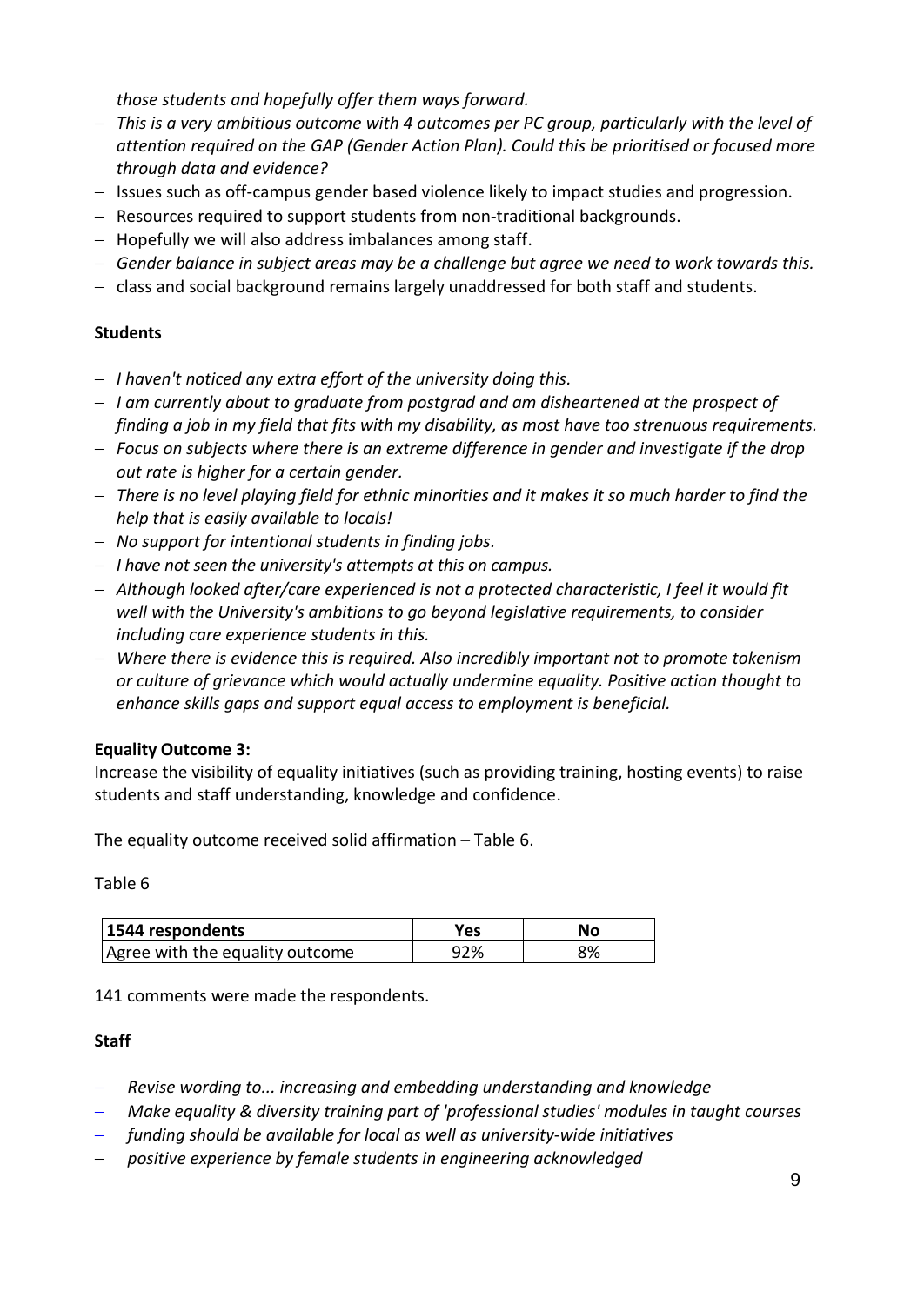- *the initiative to train HoDs is welcome, but should be rolled out to include all senior managers of the university and professional services as well as academic HoDs*
- *there is no mention of the University being or wish to be a 3rd Party reporting centre for hate crimes*
- *In areas where there are currently few colleagues from particular groups such initiatives can increase the workload pressure on these people - this needs to be appropriately managed*
- *Care will have to be taken not to alienate 'unprotected groups' in this process*
- *embedding them in development activities of staff, audits of activities*
- *We need champions (particularly among the older, white, cis men in leadership) to promote, participate, and lead by example*
- *Raising staff's knowledge and understanding of what is acceptable and what is not through training is key*
- *the events should reflect the range of protected characteristics*
- *Will the e-modules be credit bearing for students? How would they be motivated to take this?*
- *better website information which does not require calls to E&D staff*
- *needs to be more compulsory staff training on equality and diversity.*

#### **Students**

- *Consider making some of these events available online so that distance students can take part.*
- *I understand the (students) Union is the hub for all of this but there is a complete absence of any promotions of these events.*
- *Relatively limited actions to address issues of LGBT+ and race - staff training on trans issues desperately needed for example. Setting up staff networks is essential but people need to feel safe enough to join, and consideration should be given to people who may not be out to colleagues or even family, i.e. traffic light system in relation to visibility within staff groups as used by Lloyds Rainbow Network.*
- *Lots of great things to attend. More at the weekend would be good as I work and study.*
- *There are many good equality events, but believe they could be better promoted/more awareness.*
- *the e-modules sound like a good addition, but there is a very real risk that these are completed as a box ticking exercise and no learning or growth is accomplished... need to think around how to get people to actively engage and meaningfully address behaviours.*

#### **Equality Outcome 4:**

Increase awareness of mental health wellbeing and provide appropriate support to improve the experience of students and staff.

The equality outcome received solid affirmation – Table 7.

Table 7

| 1547 respondents                | Yes | No |
|---------------------------------|-----|----|
| Agree with the equality outcome | 91% | 9% |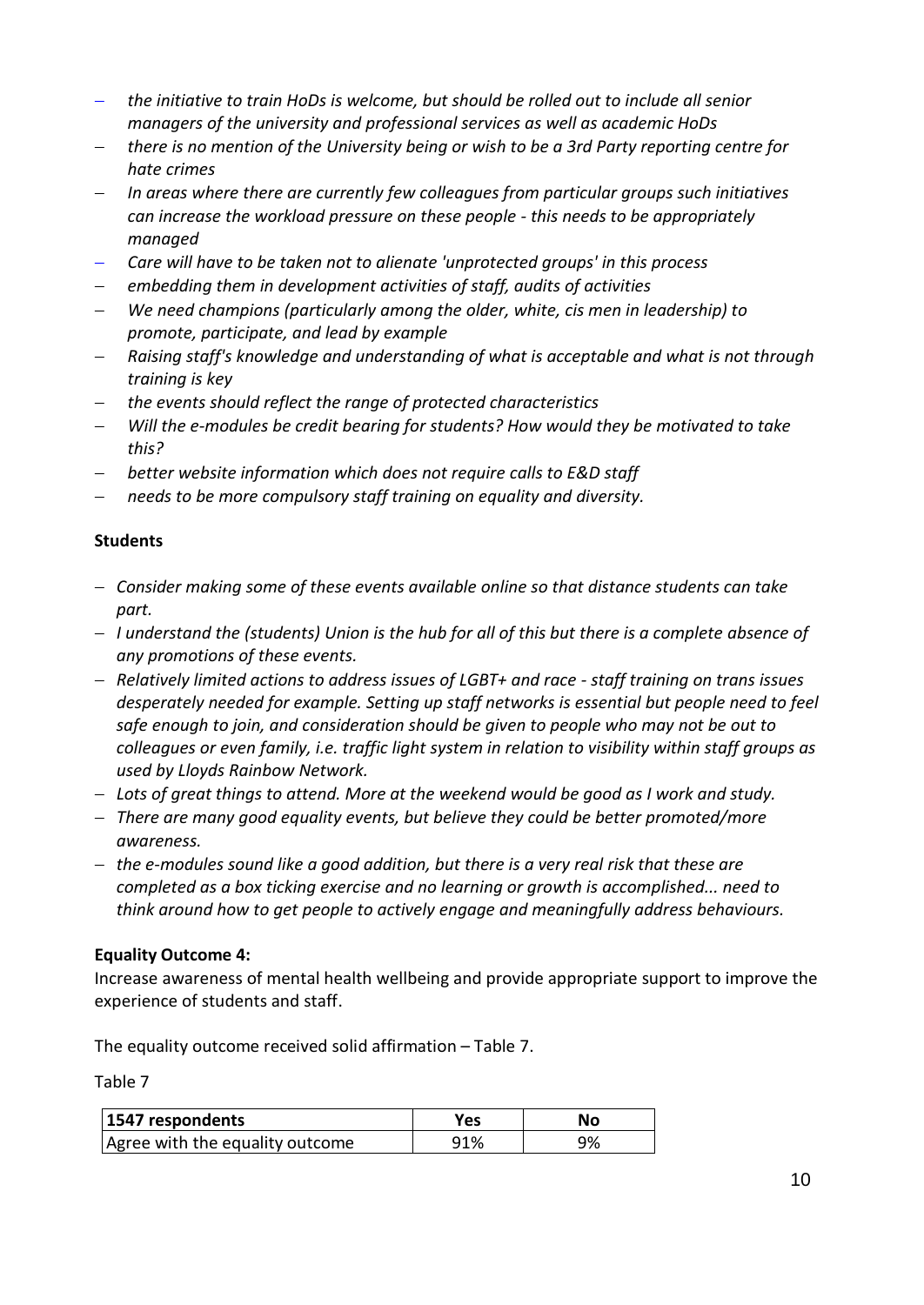210 comments were made.

### **Staff**

- Revise wording suggest replace improve 'the experience' with "to improve" the mental health
- *This is generally a taboo subject and I am glad that the university is working to support this outcome*
- *Greater promotion on well-being in general would be of benefit*
- Clarity on who to contact at the university for support
- *Monitor mental health and stress-related staff sick leave*
- $-$  Could do with increased awareness
- *Access for disabled students and staff needs to include better provision for deaf and hard of hearing people, not just physical access ramps etc*
- *There is definitely gains to be had in terms of forming better linkages (between staff support) with student wellbeing services going forward.*
- *this is an area where Universities should be taking a lead to demonstrate to society the importance of mental health/wellbeing and work life balance*
- increased funding in order to establish a specific mental health team to meet the complex needs of students with mental health conditions.
- *important that any staff members whose role is directly dealing with students should be aware of the support services available, and courses should be compulsory to ensure our students are receiving equal support across the University*
- *this is an increasingly important area that requires resources*
- *wider approach should be considered with relation to sustainability. Various examples from other institutions have shown that a link between sustainability or environmental matters on a wider scale, and wellbeing has proved to be a success.*
- *add mindfulness and de-stressing techniques and fitness into our daily working routines.*

- *A lot more could be done for mental health to alleviate stress and anxiety.*
- *Definitely a good idea.*
- *Maybe more training on eating disorders*
- *There should be greater considerations for students with autism, such as a quiet space or a place to regulate.*
- *With the mental health effects of the social media culture still unknown (but there clearly being effects), this is the most under provided for issue I see at university.*
- *I have no idea who I would speak to at university if I was having mental health problems.*
- *More should be done to highlight the importance of mental health wellbeing and make services more open and available - it's difficult to know where to turn when in need, and what services the university provide as it seems to be a taboo'd subject.*
- *I sincerely hope you raise awareness for ALL people.*
- *Mental health undervalued in academia, particularly in PhD studentships.*
- *Around a third of all PhD students are at risk of developing metal health issues - far higher than their peers in the workplace. You can't just look to increase awareness of support, it's*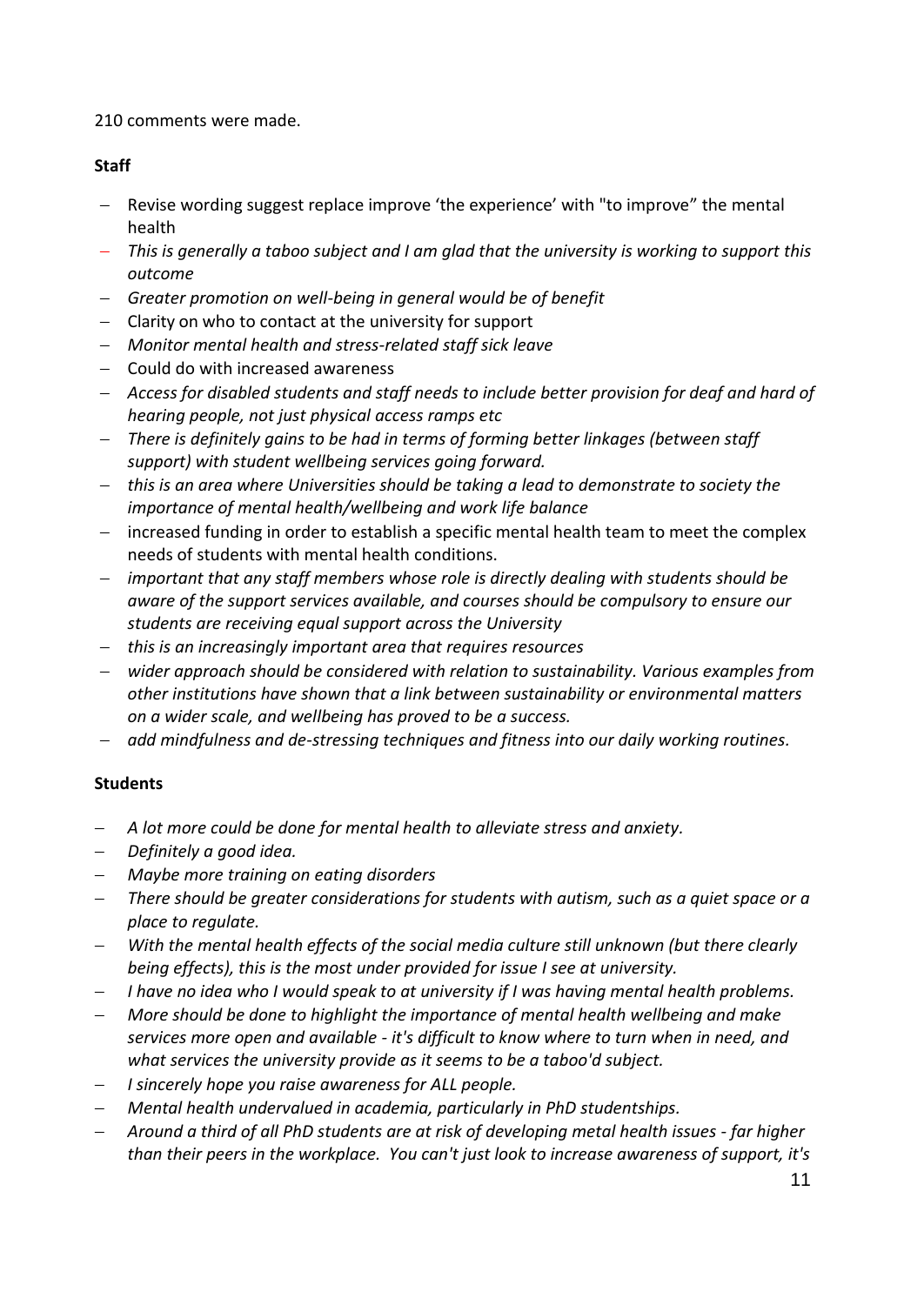*a health and safety issue. Mentors/line managers/supervisors should be trained to see signs and it should be a core part of doctoral training.* 

- *Raise awareness of sexual violence and provide staff with training on how to deal with it if n student discloses this.*
- *There could be an increased promotion of services available, I was unsure of how to access these services until I notified the university of my dad's death and they responded with a list of services, there also was not a follow up to check whether I had use any services or not.*
- *I know a number of students who suffer from mental health issues and haven't been supported by Strathclyde and one of them has actually dropped out as a result. I am also aware that there was a suicide on campus which was not addressed by the university and no effort was made to investigate if other students has these feelings.*
- *The levels of mental health issues in higher education is too high. Employers are looking for transferable skills before technical skills. I believe wellbeing and allied subjects are vital to transforming school leavers into valuable employees.*
- *Many resources already exist but are poorly executed and under used. E.g. in the 1st year of my course, students are assigned a member of staff as a point of contact for personal and academic issues but the staff either have insufficient training or interest because this resource is very under utilised. It would be worth investigating what similar schemes exist across campus and assessing why they do or do not currently work rather than duplicating effort and reinventing the wheel.*

#### **Equality Outcome 5:**

The University aims to ensure that Black and Minority Ethnic people have the same opportunities in employment, access to learning and research and applies for the Race Equality Charter Mark (similar to Athena SWAN for gender equality).

The equality outcome received solid affirmation – Table 8.

Table 8

| 1532 respondents                | Yes | No |
|---------------------------------|-----|----|
| Agree with the equality outcome | 96% | 4% |

133 comments were received.

- $-$  The focus on race equality is welcome
- current race profile for professional services needs to be addressed
- this should be supported with a reporting mechanism that can protect staff experiencing discrimination
- add promotion prospects and targets for representation at management levels
- The outcome of applying for the Race Charter is a nice and clear, yet still ambitious outcome for the institution to achieve.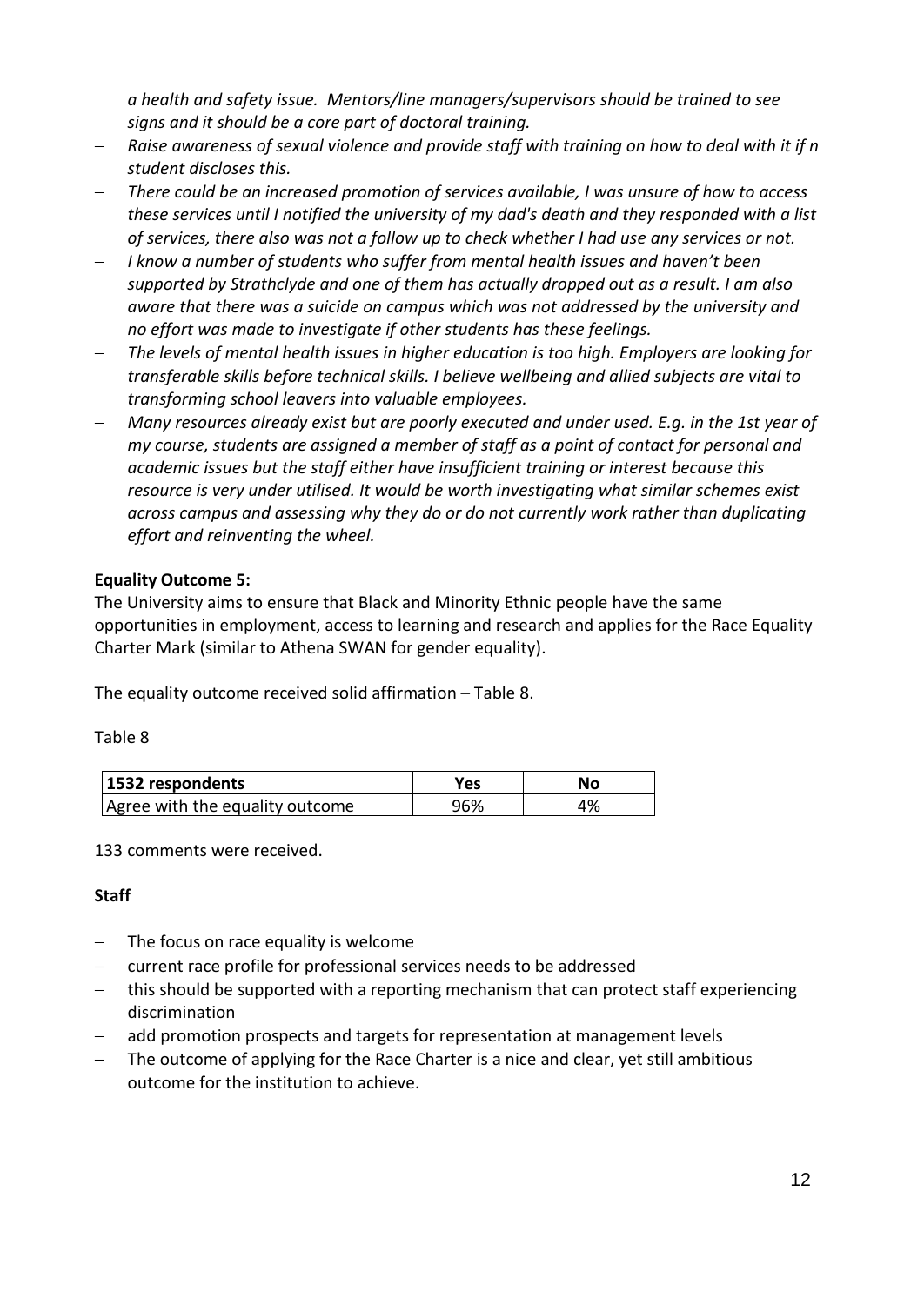### **Students**

- *The university should also address the low numbers of BME staff, particularly in higher positions.*
- *Employ a more diverse group of staff, especially lecturers. On a 4 years' science course I've mostly came across middle-aged white men.*
- *We don't have the same opportunities as job offers are usually prioritised to Europeans of UK nationals.*
- *Does this outcome get a dedicated officer to see its achievement like Athena SWAN? If not, is gender more important than BME?*
- *I do not feel that the university offers sufficient support to international students in the initial period of their studies, particularly in English support. This makes the learning experience difficult and less accessible for these students. Their equal access to employment is also hindered if they are not able to develop these skills by the end of their degree.*
- *Out of 160 there are maybe 4 people of colour in my department. Rather suspicious selection process.*
- *I understand this is a big issue where black and minority people face difficulties in getting a job after graduating.*
- *Unable to comment, no knowledge in this area.*
- *The University especially the economics department do not treat equally. In the last three years, the economics department downgraded PhD students (including me) to MPhil because we were Muslims. There are a lot of home and European students, they are working on their PhDs for more than six years and they never downgraded to MPhil. They just downgraded Muslims. I am sure you will find who in the economics department downgraded these Muslims students. They spent in thousands pounds and made hard effort, and at the end the department took all the money and send them with MPhil.*

### **6. Are there any additional Equality Outcomes that should be included?**

174 comments made. Suggestions include:

- *Increased awareness of religious beliefs from different religions and opportunities for people of faith to meet and discuss areas of inequality.*
- *LGBTQI*
- *Greater focus on getting young people from SIMD20 areas interested and excited about university.*
- *Develop opportunities for those who may not have considered university education as being within their reach.*
- *Other protected characteristics (such as age, sexuality and religion) are not covered, and this seems like a significant omission*
- *there is not clarity of outcomes for people who might have other caring responsibilities (e.g. elderly parents).*
- *Outcomes should also be about equality of respect, not just opportunity and employment. I have no idea how this is measurable, but it is about creating a culture where everyone is valued for what they bring.*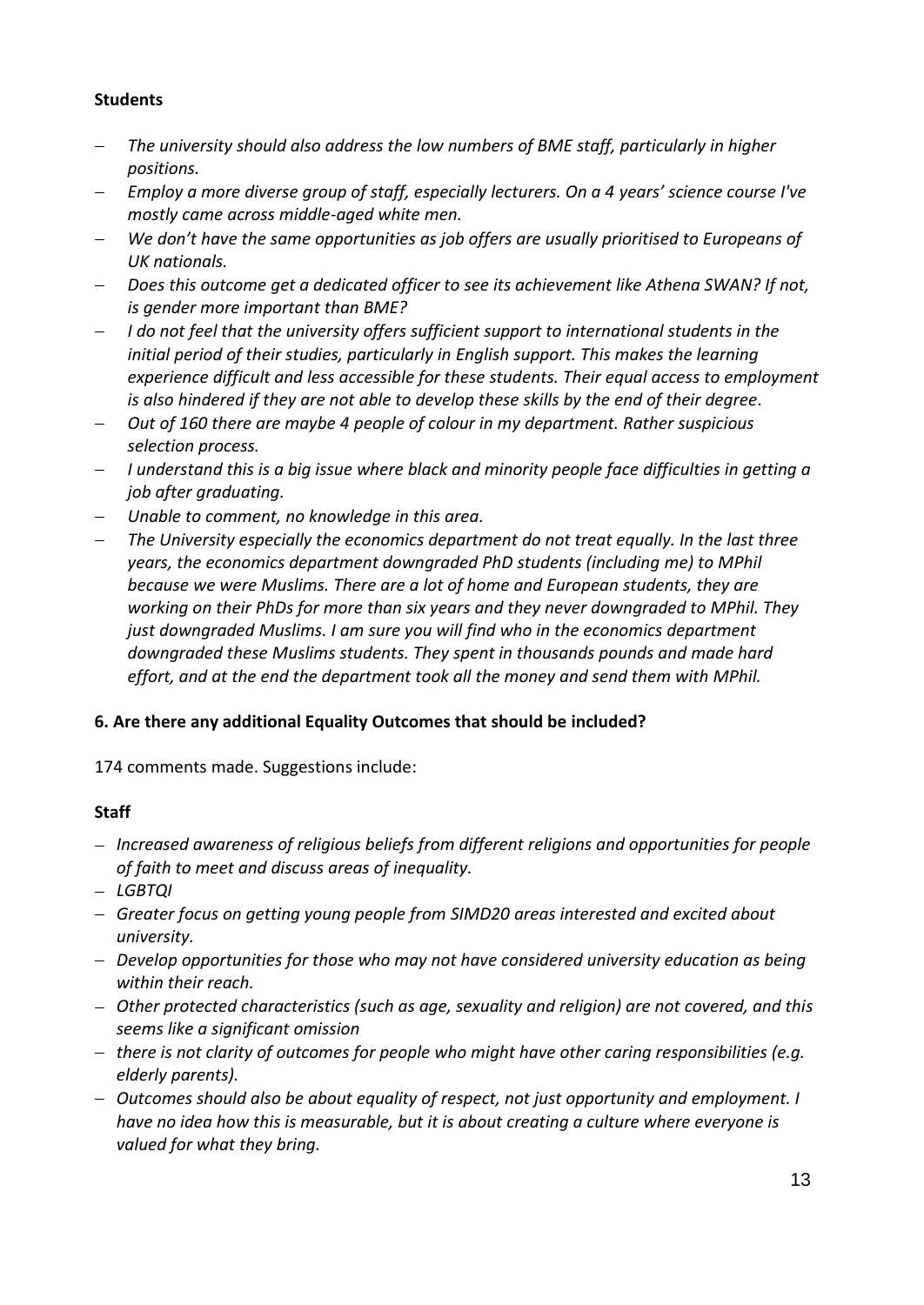- Having 6 Outcomes is far too much.
- *Parents/ carers/ age/ sexuality should be covered.*
- *Outcome 5 should be Outcome 1 or 2. Improving racial diversity at a university in Scotland is hard for a number of cultural and geographical reasons but the benefits of putting the work into it will extend to all staff. Parking it as Outcome 5 suggests lower priority for how big a deal it is.*

- I believe that groups such as asylum seekers or refugees should have a specific policy. (I may have not read of its existence, apologies if that is the case).
- Include equality based upon social class.
- I think that the equality outcomes included are important and address key concerns.
- Religious issues are still VERY big issues and fear related to Islam linked to terrorism (as well as other types of terrorism) need to be addressed.
- Women are looked upon but mothers are not, especially single parents (mums/dads) who need more support when attending university. Carers are not acknowledged when studying. Acknowledgement of Mature students and ensuring equal opportunities in employment, companies are very focused on the younger students making it very difficult for the mature students.
- Better understanding of Autism and its impact and how to be more inclusive and supportive. I have been studying this at PG and have been slightly dismayed to see basic issues such as timetables and semester dates not available to students with ASD and them being unaware of the support they may be entitled to. I have been amazed at the disorganisation etc on a course which is promoting better understanding of Autism.
- Protecting from faith based discrimination.
- A commitment to protecting and assisting international students and those claiming refuge and asylum.
- Is there a missing outcome for early careers professionals and the characteristic of age, currently there is an outcome for students but not for professionals.
- Outcomes around age and pregnancy/maternity and return to work/retraining may be appropriate
- developing inclusive teaching is essential but many staff are completely unaware how to even begin with this, many don't understand why this is important. Also a need to address structural inequalities that push women, BME and trans people into positions with lower pay, e.g. being given responsibilities that are more teaching/administrative/pastoral care focused, as well as discrimination that is not 'overt' e.g. gender based sexual harassment, unconscious bias in terms of gender and race etc.
- Veganism is still badly misunderstood around the campus catering venues and for function catering. it should be addressed.
- Gender neutral toilets and the provision of disabled toilets throughout the uni has been a reassuring sight.
- Allowing a pro-life students society to form for example
- I'm not sure if home-schooled (or 'educated otherwise') students are included.
- Care leavers and carers should be treated similarly and where are disabled students and staff in this?
- I cannot think of any additional because Strathclyde university already does A LOT and I see that much more is planned. Well done!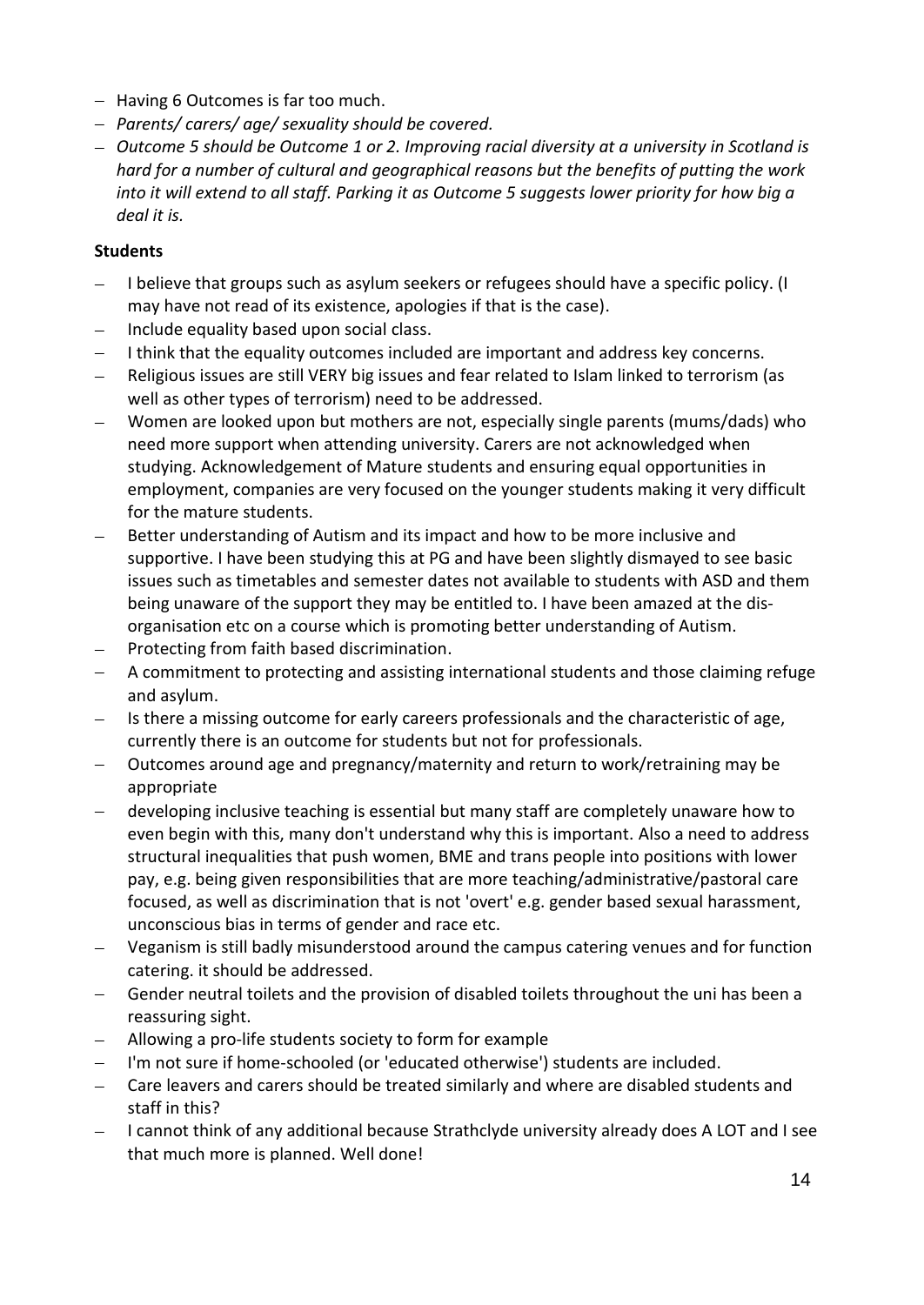### **7 - Are the time scales realistic in progressing these Equality Outcomes?**

Table 9

| 1488 respondents                | ves: | Nο |
|---------------------------------|------|----|
| Agree with the equality outcome | 94%  | 6% |

#### **7.1 - If you answered NO to the previous question, please give reasons.**

84 comments were made.

#### **Staff**

- *We know from research that full implementation of any change initiative takes 2 to 4 years if. Although the timescale for the action plan is over a 4-year period, my concern is that there are a significant number of diverse and complex initiatives and policies included within this timescale and in order to actually embed these new (and important) aspects into practice, a longer timescale would be more realistic.*
- *Great progress can be made but given the scope and reach of the plans 4 years may not be enough time to achieve all the objectives in that timeframe.*
- *The timescales are proportionate for outcomes 3, 4 and 5. Outcomes 1 and 2 will likely take longer than 4 years to achieve, though significant progress could be made in that time.*
- *There won't be an end point, in all likelihood - this is attempting cultural change so is more of a continuous improvement project, not a one off.*
- *This needs to be worked down through University level support activities, then through faculty level policies before integration in teaching practices as courses are reviewed.*
- *Its more the target of 90% for completion of courses that seems too high than the timescale. Given the turnover of staff and other issues a near-complete response would be nearer 80%.*

- *The timeframe is too long for disability and race equality objectives to be implemented.*
- *The University has structured the procedure of reporting any issues in a way that is discouraging for students to come forward. Doesn't need time, needs new structure and positive reinforcement for students to report any issues.*
- *My answer would be 'I don't know' - it seems like a lot of achieve in the time scale but it depends on how committed the university is to reaching these milestones.*
- *Time scales are realistic progressing these Equality Outcomes but should not be confused with implementing them.*
- *Four years to tackle all these systemic issues seem overly optimistic. There will be some form resistance from people who won't benefit from these outcomes.*
- *(Over time) further gaps will be identified. Do not be overwhelmed in searching for silver bullet solutions. Accept it as a collective challenge and remove the burden of unattainable outcomes. That is not to say that no progress can't and shouldn't be made.*
- *I feel many of the issues are society-wide and it may then take longer to influence the perception of so many people in only 4/5 years when they've spent 16 years outside of your*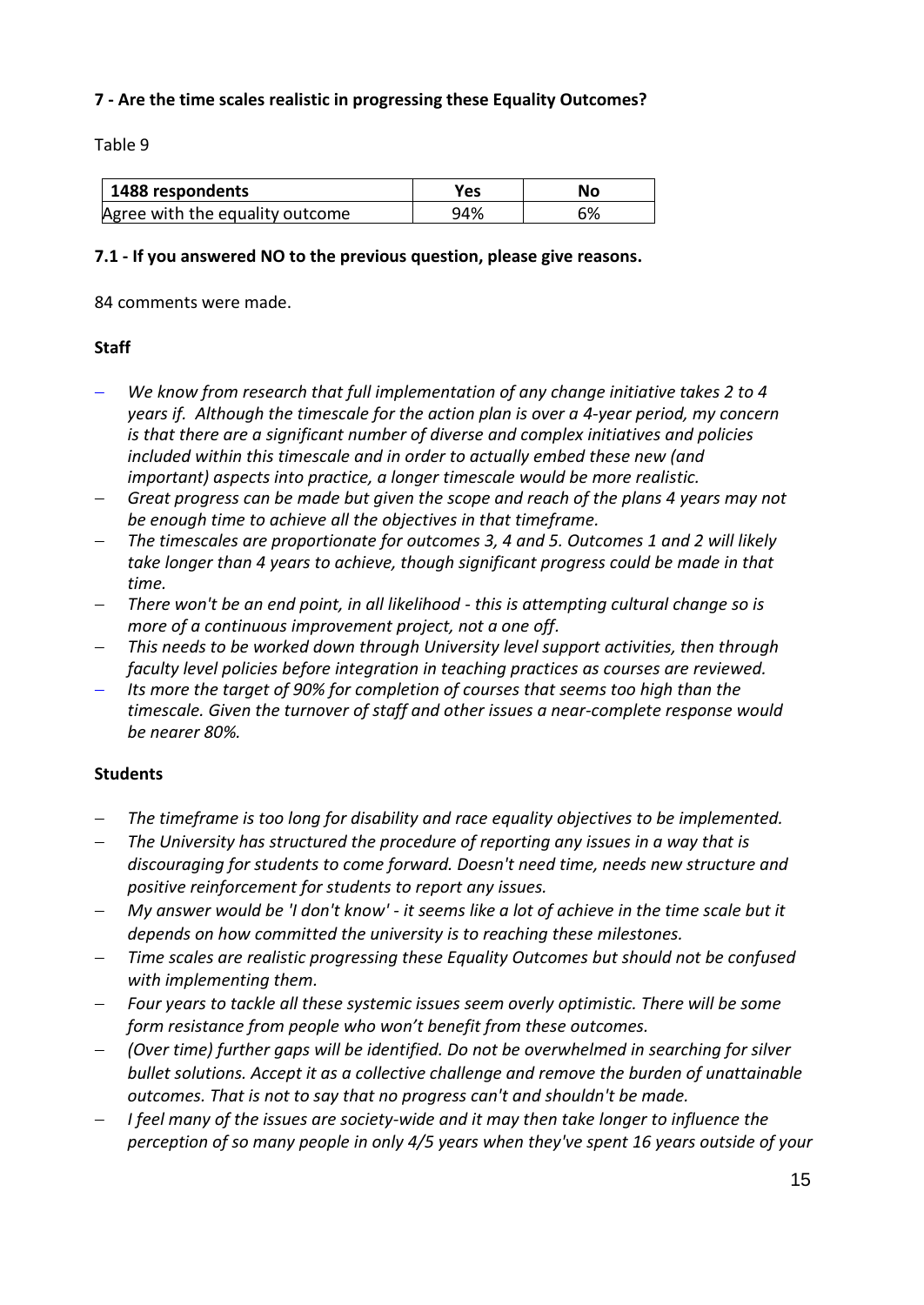*system. Most students don't take the extra-curricular very seriously either.*

 *Achieving Racial and Gender equality is not a 4-5 year commitment by a body of higher education but a task for all levels of education/society.*

### **8 - Do you have any other comments or suggestions on the University's approach to equality and diversity?**

204 comments were made.

### **Staff**

- *Gender diversity within the Executive Team would provide a better example to the rest of the institution.*
- *A challenge is to obtain engagement from staff in the proposed activities. Many staff may not be available to attend workshops or may choose to priorities other work and not attend. The eTraining modules may help ensure all staff receive the required training and information.*
- *I feel that the current system that allocates more annual leave to members of staff on higher grades is discriminatory and needs to be reevaluated in order to be fair.*
- *emergency parental leave policy should be developed.*
- *I do not agree with the university's approach to create a safe space as an action for wellbeing and inclusivity. Safe spaces segregate students and is therefore not inclusive.*
- *Building structured, development pathways into the current ADR process, rather than leaving it to the individual to find their own career pathway.*
- *More resources should be allocated to the E&D team, to support departments and faculties to meet these targets - e.g. for running events, producing information leaflets and a modern up-to-date website.*
- *Consider nationality in the context of the Brexit developments.*

- *Make it very clear who will be able to see any information regarding gender/race/sexuality/religion. There is a reluctance to select certain demographic information e.g. religion/sexual orientation because it is not clear who will be able to view this information and why. I do believe the information will be kept secure and confidential, however there is always a reluctance to divulge this information out of fear it may have a negative impact if viewed by people who harbour certain prejudices.*
- *Parental leave for PhD students, there is no specific guideline and it should consider that a PhD student cannot get any maternity/paternity allowance from the government as he/she is a student, so the rules should take into account also particular cases in which for example the student is at the end of the studentship and allow maternity pay.*
- *Would be interesting to investigate if students who use the disability support services are more or less likely to be employed in the months following their degrees. I feel the way in which many employers recruit actively penalises dyslexic candidates. I understand that this is out of the universities hands but this data might be interesting.*
- *Consider part-time students needs more, most choose to study part time because of money or caring responsibilities.*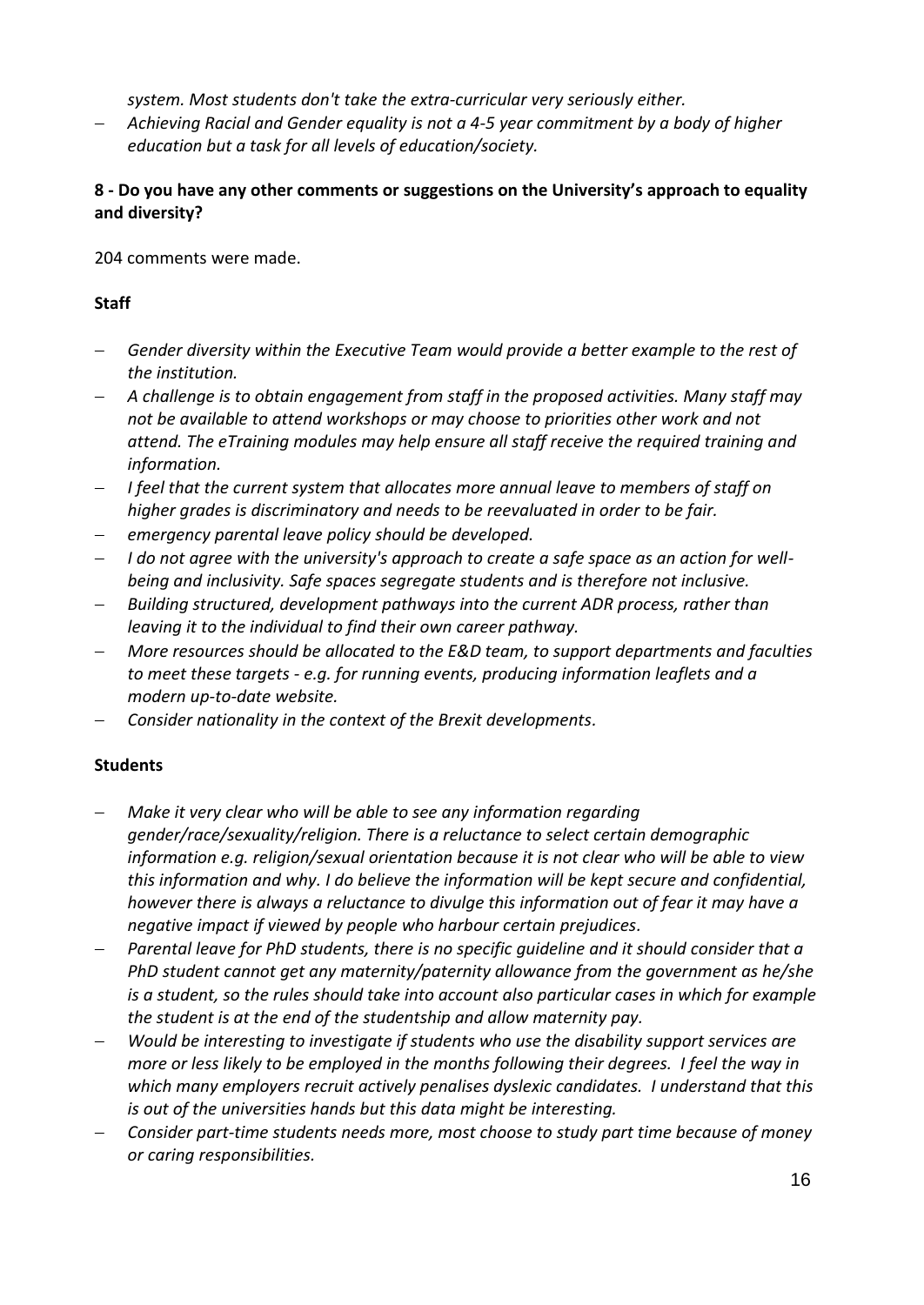- *I applaud the university's decision to increase non-gendered bathroom facilities.*
- *Pregnant women are not supported the way they should be and life is made harder for them than necessary.*
- *The university has shown a real commitment to supporting students from financially disadvantaged backgrounds or those with care experience in accessing and sustaining university life. I would welcome this continuing commitment.*
- *I would like to see a greater emphasis on educating students on equality and diversity as they are the people who will be going out into industry and if we can start educating them now about these aspects then Strathclyde will produce a more fair and equality conscious workforce. And I think it has an obligation to do that, rather than leaving that burden to industry.*

### **9 - Have you ever felt that you have been treated differently at Strathclyde because of any of the following reasons? (Please tick any that apply.)**

|                | <b>Students</b>                                          | <b>Positive</b><br>experience |      | <b>Negative</b><br>experience |     | <b>Total</b> |
|----------------|----------------------------------------------------------|-------------------------------|------|-------------------------------|-----|--------------|
| $\mathbf 1$    | Age                                                      | 87%                           | 512  | 13%                           | 79  | 591          |
| $\overline{2}$ | Disability                                               | 81%                           | 164  | 19%                           | 39  | 203          |
| 3              | Gender                                                   | 83%                           | 478  | 17%                           | 95  | 573          |
| $\overline{4}$ | Gender reassignment/<br>Trans identity                   | 92%                           | 114  | 8%                            | 10  | 124          |
| 5              | Race/ethnicity/nationality                               | 79%                           | 395  | 21%                           | 103 | 498          |
| 6              | Religion or belief                                       | 89%                           | 308  | 11%                           | 40  | 348          |
| $\overline{7}$ | Sexual orientation                                       | 91%                           | 286  | 9%                            | 29  | 315          |
| 8              | Marriage or civil<br>partnership                         | 91%                           | 197  | 9%                            | 20  | 217          |
| 9              | Pregnancy/ Parental<br>status/ adoption and<br>surrogacy | 82%                           | 137  | 18%                           | 30  | 167          |
|                | <b>Total</b>                                             |                               | 2591 |                               | 445 |              |
|                |                                                          |                               | 85%  |                               | 15% |              |

Table 10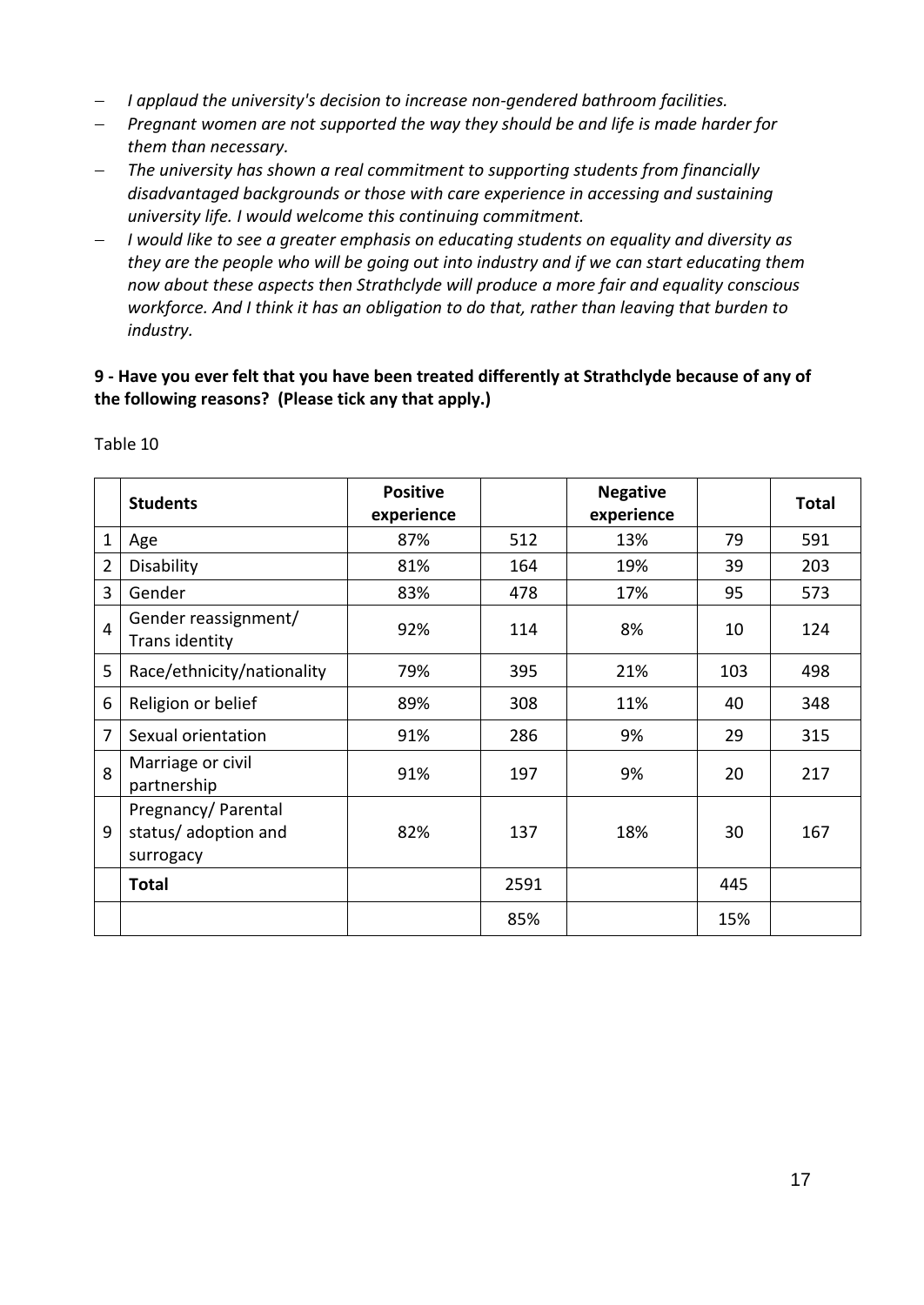### Table 11

|                | <b>Staff</b>                                             | <b>Positive</b><br>experience |     | <b>Negative</b><br>experience |     | <b>Total</b> |
|----------------|----------------------------------------------------------|-------------------------------|-----|-------------------------------|-----|--------------|
| $\mathbf{1}$   | Age                                                      | 68%                           | 80  | 32%                           | 38  | 118          |
| $\overline{2}$ | Disability                                               | 60%                           | 21  | 40%                           | 14  | 35           |
| 3              | Gender                                                   | 60%                           | 77  | 40%                           | 52  | 129          |
| $\overline{4}$ | Gender reassignment/<br>Trans identity                   | 77%                           | 10  | 23%                           | 3   | 13           |
| 5              | Race/ethnicity/nationality                               | 76%                           | 52  | 24%                           | 16  | 68           |
| 6              | Religion or belief                                       | 71%                           | 39  | 29%                           | 16  | 55           |
| 7              | Sexual orientation                                       | 98%                           | 39  | 3%                            | 1   | 40           |
| 8              | Marriage or civil<br>partnership                         | 87%                           | 27  | 13%                           | 4   | 31           |
| 9              | Pregnancy/ Parental<br>status/ adoption and<br>surrogacy | 58%                           | 36  | 42%                           | 26  | 62           |
|                | <b>Total</b>                                             |                               | 381 |                               | 170 |              |
|                |                                                          |                               | 69% |                               | 31% |              |

### **10 - Please share any examples of positive experiences**

270 comments were made.

- Great relationships with different nationalities people.
- $-$  I have experienced a high degree of investment in my skills and career development due to my young age.
- great number of programmes for Women in STEM subjects.
- $-$  Time to look after sick partner.
- There are women in senior roles which I find motivating.
- Many staff cited positive experience flexible working arrangements.
- *Very good provision of adoption leave.*
- *I have recently become disabled and have found a lot of support from colleagues and the University in general*
- *I am an EU citizen and have always felt very welcomed here at Strathclyde.*
- *As an openly gay female member of staff I can honestly say I have been able to "be myself" at work without feeling judged or having my technical expertise questioned due to my sexuality. This was something I experienced in a previous place of work and in comparison, I am much happier in myself at The University of Strathclyde both professionally and personally.*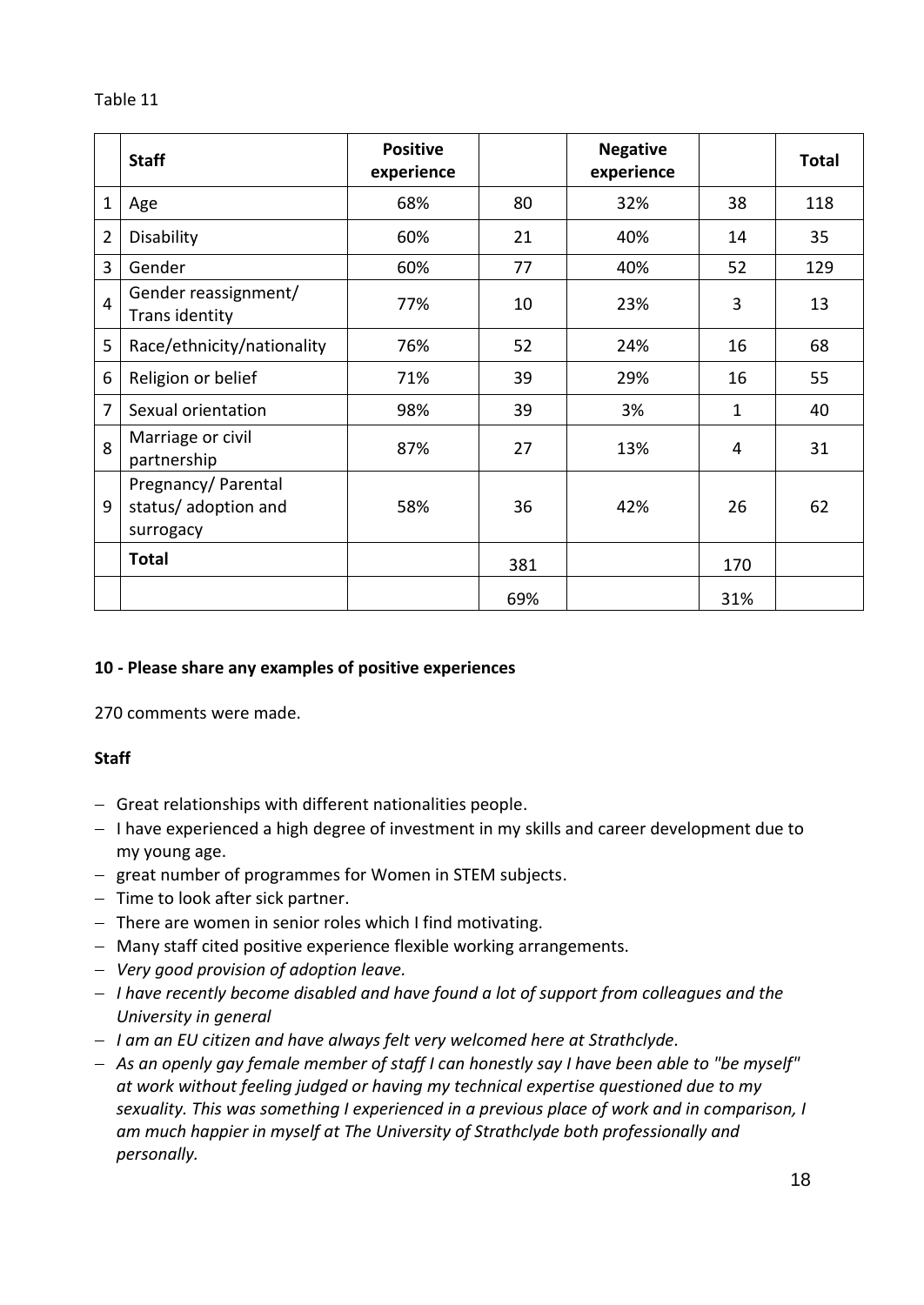- Older staff respondents cited positive support particularly respect from students.
- Recently I've got a great support from Chaplaincy (personally from Naseem Anwar) in organisation of a cultural event (Easter Workshop) for Eastern European community and international students.

- *Women in Engineering Society and the 2017 trip to Exxon Mobil (for female Engineering students) are just 2 of the positive experiences I have had as a female Engineering undergraduate.*
- *Ability to continue study in pregnancy and endurance of continued study in the postnatal period.*
- *They put homosexual people in the same flat in Halls! Amazing.*
- *All interaction with the University has been positive and professional.*
- *Due to the nature of our course, we had a very varied group with different nationalities, it was a very enriching experience.*
- *the MSA, mature students, Gerry McDonnel, mentors and staff who have taken my disability into account and acknowledged my dedicated attendance to the university lectures-which should be compulsory for all students.*
- *Being an international student, I was concerned about my language during initial stages. To my surprise, all lecturers were encouraging towards international student and motivating us on how to improve presentation skills. The same goes to cohort.*
- *My age has generally been accepted positively by staff and fellow students. I would say there have been some issues with course material presuming all students remember their school learning, specifically targetting those who have just left school. This has meant additional pressure has been put on older students to relearn those materials without support from academic staff, on top of the course content. Sexual orientation has also been accepted by all without issue thus far.*
- *I have found Strathclyde to be a much more welcoming and unassuming environment than previous educational, performance and professional environments that I have encountered in the past. I have yet to experience any gender, sexual or racial harassment towards myself or others.*
- *I am pregnant. Although I find some difficulties to finish the laboratory works before giving birth, the Laboratory Team is helping me to finish my research and always look after me to avoid cause any damage to me or my baby.*
- *I am disabled but I feel I have been treated as no different at the moment.*
- *As a more mature student, I have found the experience more positive than I had expected to as there is a wide range of ages within the student population.*
- *Disability service has been very supportive and has made available loan equipment which has transformed my studying.*
- *My depression has been treated as the debilitating disorder that it is, and taken into account when my attendance has dropped. Also, when I've had to correct someone on my pronouns they've always just been like "oh okay!" and tried their best to change it, no fuss. It's been really sweet and I don't feel unsafe at all around campus.*
- *I have always been asked by lecturers'/seminar leaders to share perspectives on topics from a religious/female perspective to allow for more breadth of discussion.*
- *The DMEM department technicians and lecturers always treat both genders equally in both their actions and the language they use. I know this isn't always the case for technical*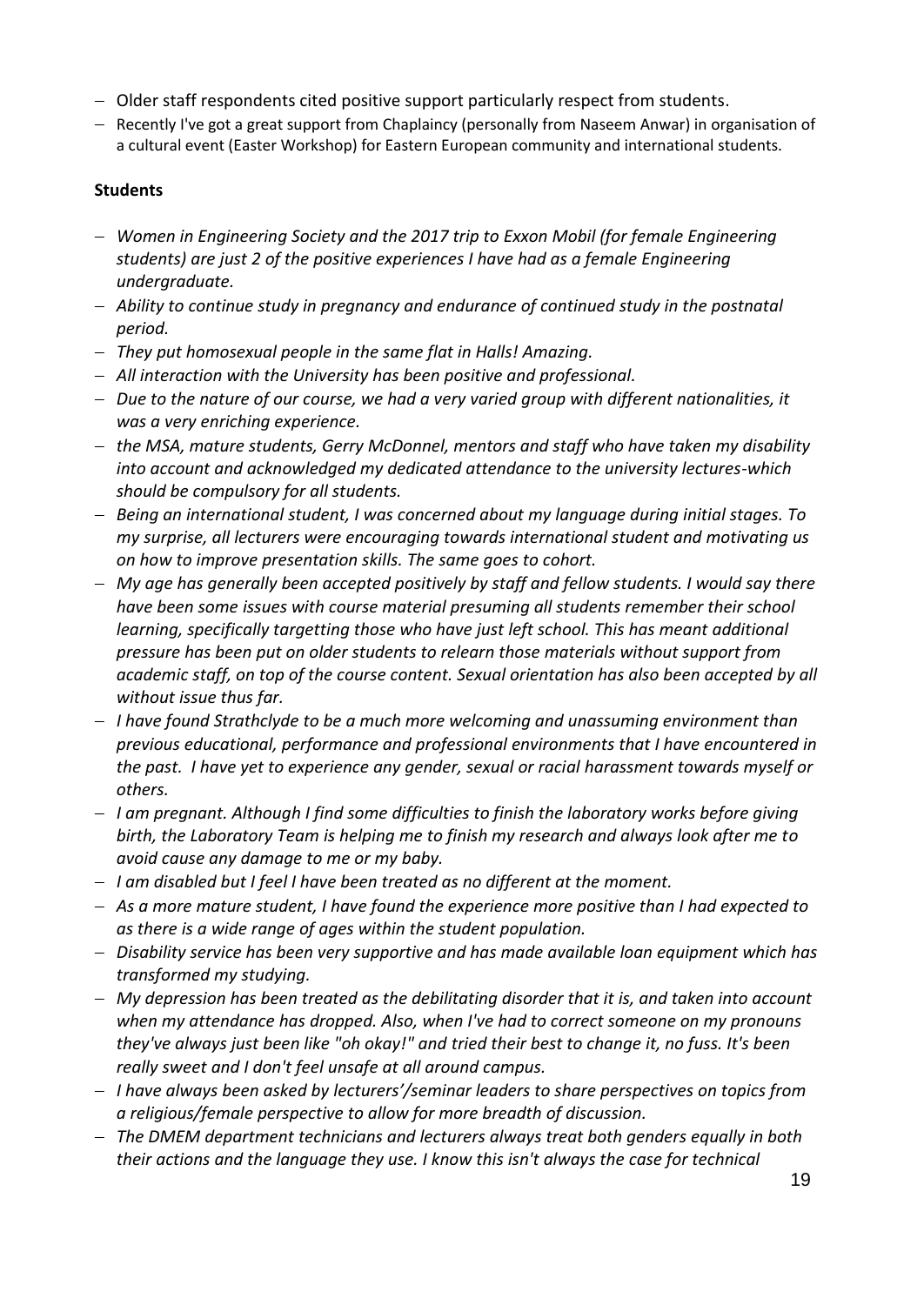*courses too so I appreciate the steps they take to make an inclusive environment for everyone.*

- *I have never been felt uncomfortable about my religious beliefs, probably because it's not exercised by a minority. The student union has been amazing in making me feel welcome regardless of my ethnicity, age, gender or sexual orientation and this has had a big impact on my student experience.*
- *As international student, I received financial support when facing hardship.*
- *Recently, the Islamophobia issue is spread out worldwide. However, I feel safe in the university, and I am glad, the university is welcoming me as a Muslim because there are faith and belief room provided as the place for praying. I appreciate that.*
- *On the basis of "race/ethnicity/nationality" I feel I experience a slight privilege, being from a White Scottish background, and as such whilst that may be a positive for me it highlights that there still has to be work done to address the needs of students from any other background.*
- *As an openly gay man who is in a civil partnership, I have not felt I am treated any differently from anyone else on my MSc and have always been treated fairly and as an equal.*
- *I can wear my scarf and have a prayer place.*
- *there is mature student association that really is a positive thing for me as i felt i might feel out of place attending university with young people of my daughters age but that is not a problem anymore.*
- *As a Christian, it has often worried me sharing my faith with other people but everyone I've encountered at Strathclyde is open, understanding, and tolerant.*
- *I felt honoured when the Principal visited the SUMSA prayer room. Positive also is the presence of prayer spaces all over the campus for all faiths.*
- *Despite being a student who is a carer and aged over 50 years I was accepted to take part in an outward bound leadership course last year, which I found both useful and enjoyable.*

### **11 - Please share any examples of negative experiences**

243 comments were made.

- Have been treated as too old to be considered for promoted posts have seen discriminatory practice towards those in parental caring role and this is predominantly towards APS female staff.
- Following a job interview, was advised by HR, that although I had equal qualifications, skills and experience to the successful candidate - they were slightly older so the Panel felt they would be more appropriate for the position.
- I have experienced certain expectations of my behaviour due to my Christian belief.
- Expectation to provide cover for maternity leave when female members of staff are on maternity leave and no alternative cross-cover is factored in.
- Some members of staff can display negative bias towards women.
- The lack of an ethic/nationality mix in professional services.
- I get the impression that some senior managers would like certain people to retire promptly, and that male senior managers can 'gang up' against female staff quite easily.
- Some everyday experiences of being interrupted/ignored by male colleagues in meetings;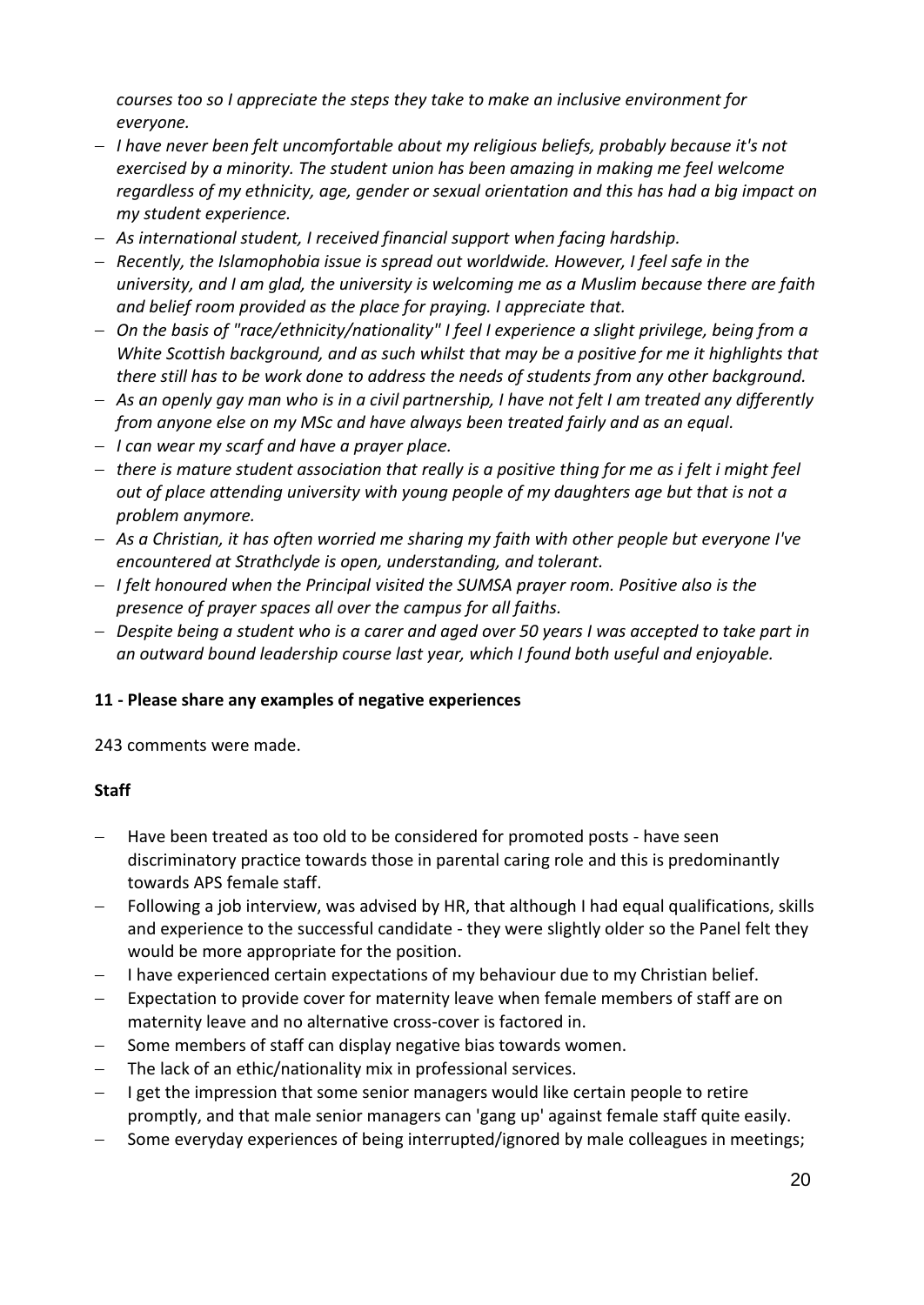leadership roles allocated on basis of 'experience' (often understood as older age or length of service); everyday racism- comments made on ethnicity or nationality by colleagues, casually.

- It is against my religion to drink coffee or tea. Often this is the only thing offered. I am pretty shocked at the gender profile in support services. Most of the junior/operational roles are women.
- Apart from my personal experience of being given work that was undermining my personal development and was rendering me to just a secretary instead of an active researcher because of gender, I was also present in a very demeaning behaviour from the head of the department to a student that uses an electric mobility vehicle. The student was asked to park his vehicle far away from his desk so that visitors to the office will not be offended by the presence of the vehicle. This is not only demeaning but also made the student's life difficult as he has to put more effort to walk a longer distance.
- $-$  I believe at times colleagues can be a little dismissive of me as I am a woman sitting in one of the lower grade jobs here in the university. I also feel that I am sometimes overlooked when it comes to the opportunity to attend outside courses, conferences and events whilst others on higher grades have the opportunity and freedom to do so.
- the estates dept. as recently as this year assigned door access codes in the Curren building. with a date known and used to celebrate religious division 1690 (battle of the Boyne).
- Male dominated management. When I was pregnant I was told by my then line manager, that this gave a signal on the commitment to my career.
- I do feel discriminated against because I do not have children. People in my department who have children seem to be able to have more flexibility in the starting and finishing hours whereas there seems that the expectation is that I have to be available at any time because I do not have children to drop or pick at school.
- sexual discrimination from a male colleague; sexual innuendo in a group context from male line manager.
- Inappropriate comments in the workplace by a number of male colleagues. Missed out on promotion opportunities to more 'confident' men.
- staff with the same job title, doing the same job on different salary scales due to location. In terms of 'equality' it is not acceptable that these salaries are paid from different budgets.
- Since becoming pregnant I have felt less valued by the university, my department and my senior colleagues. Before my pregnancy I was also made aware by senior colleagues that pregnancy would not be looked on favourably, and felt that it was likely I would be offered fewer opportunities due to being a woman of child bearing age and therefore seen as a pregnancy risk.
- I have felt discriminated against for having caring responsibilities for elderly parents rather than for children, as well as for not being Scottish.
- I have on occasion been referred to as "young" or "inexperienced" which is a view which is only taken by more long-standing members of staff. I feel that although I am relatively young to be assuming my current role, I was hired based on my experience and expertise and this should be recognized regardless of age.
- I have a chronic [daily; invisible] illness. My manager has told me that I shouldn't let on that I'm ill as other staff find that information upsetting.
- Anti-English comments still appear to be acceptable.
- Staff whom are older and have worked for the University treat younger staff and in particular modern apprentices different to how they treat each other.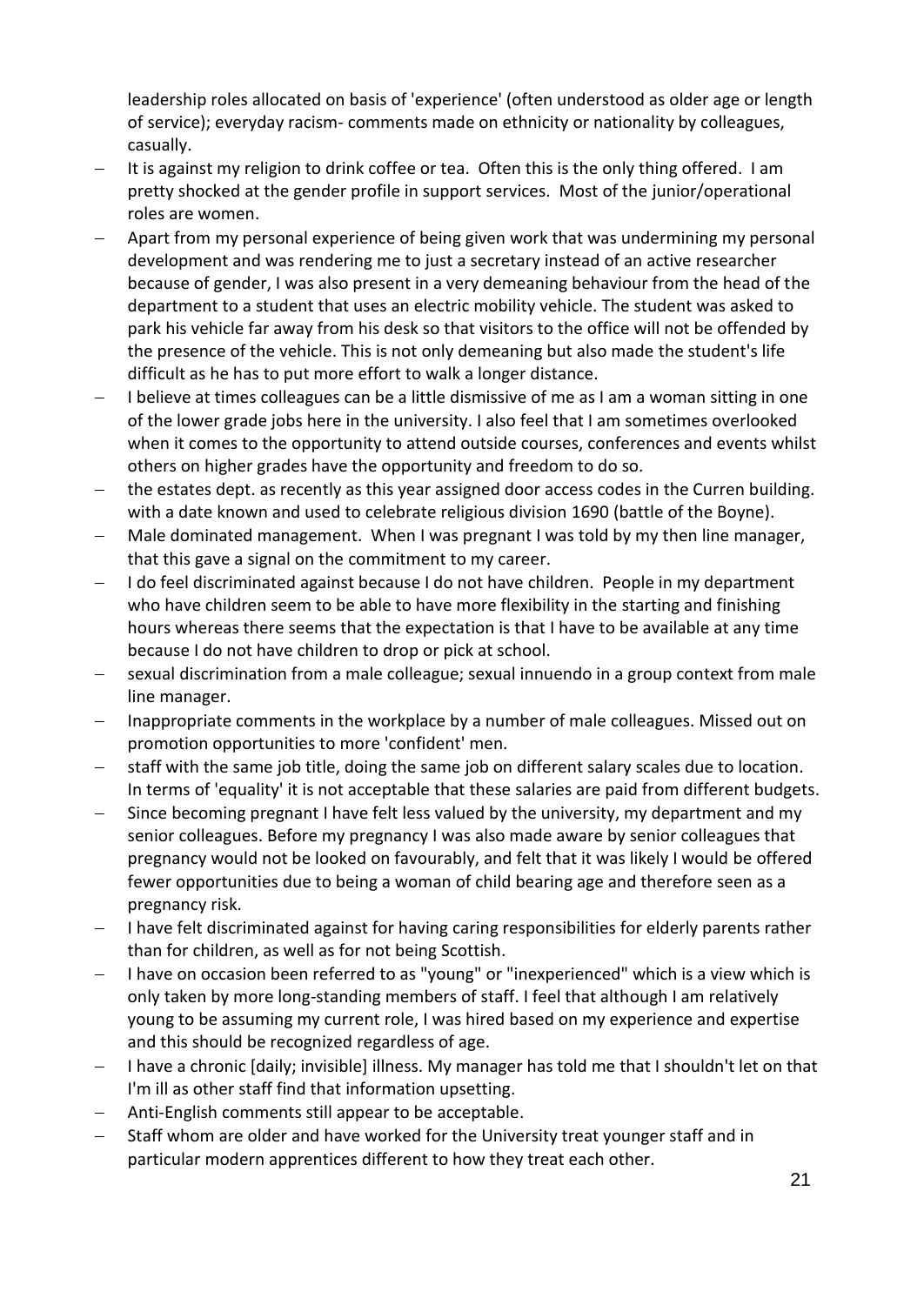- Some academics have passed negative comments about religious people being stupid. This doesn't bother me as I'm not very religious, but it could impact on others.
- I have counselled disabled students who have faced discrimination in this university. The disability services team, on more than one occasion, have been difficult, defensive and uncooperative to me as a member of staff, and to that of my students.
- Colleagues saying not worth older people attending training. Lack of consideration for a mobility problem I have. Complete change of role on returning from maternity leave and little support from HR.

- Some students are stereotyping/racists against some nationalities.
- *No one cared or took responsibility for actioning my adoption leave. I was on a P/T RA contract, and I never received any time off or adoption leave/pay.*
- *In labs can feel technicians favour men, this then rubs off and makes the men feel they are leader of the group and don't let women contribute as much.*
- *the Strathclyde business school front desk staff treat the students with so much disrespect even though the building is for them.*
- *Condescending attitude upon realization of my nationality.*
- *My experiences as a student with disability. Access in labs was sometimes difficult; I was told the benches could be readjusted to my height as a wheelchair user but although it was said lots, it was only on the last day of the module that they told me they'd worked out how to do it! I also haven't yet received any word about my DSA application and equipment, and my course is almost over. I'm hoping to have it put into place for my research project this summer but it would have been useful throughout the course.*
- *Other students assuming that Christians are narrow-minded fools and attributing bad qualities to my person.*
- *The university does not provide accommodation to students who are 35 and above. I had a difficult time in getting an accommodation in Glasgow. The university did not even support in providing a guarantor's letter. If you encourage all age group to study, then there should be some provisions that for people who fall in that bracket.*
- *The University never offered support or concern about the difficulties my spouse (EEA family member) faced during our six first months in Glasgow.*
- *The re-entry process for students taking time off for health reasons is a bit abrupt. A formal back-to-work interview might be just as awkward, but there should be guidance.*
- *Poor understanding of access requirements at a conference - disability access is about more than wheelchair accessibility and just because a building is wheelchair accessible it doesn't mean its accessible for people with mobility issues or mental health issues.*
- *I think the term "maternity support leave" in place of paternity leave undermines the role and importance of being a father and a husband. While it is right and proper we should give equal status to same sex couples and future parents, we should not weaken the importance and role of being a father. The policy should as a minimum be renamed "parenting leave" for example.*
- *I applied for a couple jobs on campus and was asked about my pregnancy status. That should never be asked, in my opinion.*
- *Various incidents of mild homophobia, inconsistent and what I consider to be due to*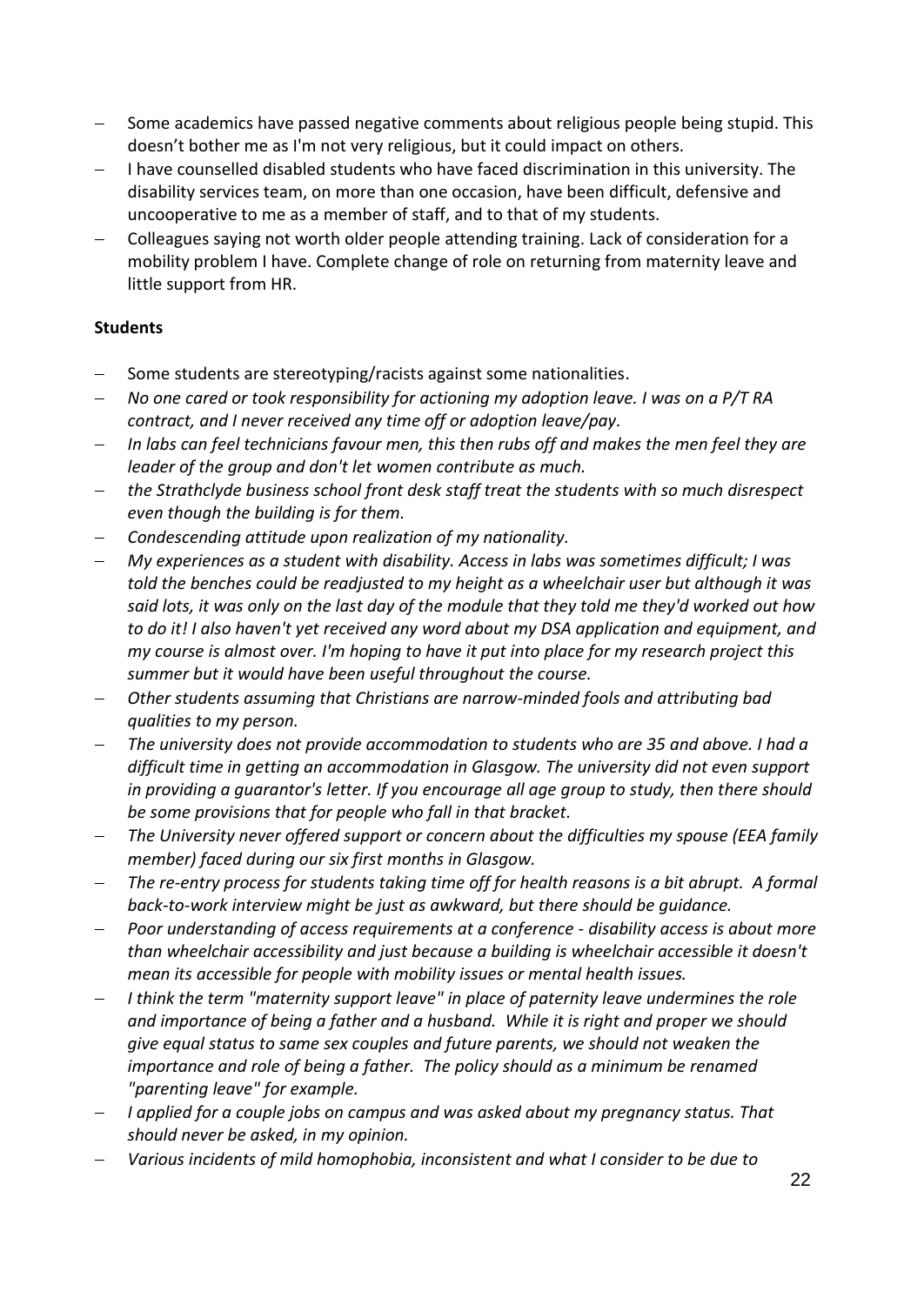*people's personal views. Comments from a teaching assistant that I couldn't really be gay because I looked "too much like a girl" and "a lot of young women experiment in their youth but they usually realise what they actually want in their 20s".*

- *Surprisingly, I have been discriminated against for being a non-native Brit. Though I had secured British Citizenship, my accent is decidedly North American, and I am often 'distinguished' as a foreigner or 'not understanding' British things. Coming from a multicultural society, I find this prejudice surprising and, to be honest, comical. The second negative experience I have had is regarding my choice not to have children. I have been openly told I could not join in conversations regarding parenthood and also told I could 'not understand' aspects of children's lives and child-rearing. Having taken care of foster children myself, I find this infuriating, but I know there's little point to expressing my opinion when it is unwelcome.*
- *Religious holidays counting as absences. Just because they are not public holidays, does not mean they should not be recognised and followers entitled to celebrate without detriment.*
- *There is still a lot of homophobic chat and 'banter' in classes.*
- *I am not Scottish (Canadian) it's much harder for me to access resources, go on trips, and earn scholarships.*
- *Academic staff that are not licensed to practice medicine are the ones to evaluate medical conditions and grant special arrangements for each module, for each year, for 4-5 years...*
- *lecturers complaining about lectures being recorded, being misgendered, being told to "speak English" even before a tutorial had started.*
- *In English lecture a lecturer said a Christian rite whereupon the relative believers answered back in unison. I and others who were non-Christians were made to feel like outsiders and as if we didn't belong and that we were an aside to those that could respond to that rite.*
- My mother has been sick which meant I had to collect my youngest brother from school. This conflicted with my timetable so I missed 2 lectures. I have been made to complete the group assignment myself, treated in a derogatory manner with little empathy.
- *On the basis of "Gender" and "Trans Identity" I have felt that more needs to be done to accommodate transgender or gender non-conforming students. The (students) union has went a way towards rectifying this, however facilities run by the CSR and the university itself are lagging behind. My prime example would be the recent renovation of the John Anderson bathrooms, which were recently renovated. This in itself is a good thing, since the old ones needed some work, however this struck me as the perfect opportunity to outfit the building with some gender-neutral bathrooms. This would alleviate the discomfort and confusion felt by myself, a pre-public transition Male-to-Female individual, and allow more inclusivity of non-binary students. Often times it isn't convenient or socially comfortable to have to go find the nearest disabled bathroom, and gender-neutral bathrooms would remedy this.*
- *I have experienced one colleague making comments with regards to my age (i.e. that I was young) in relation to my ability to do my job but also using this to distinguish me from the rest of the team and embarrass me publicly. This was about power and authority and was addressed effectively by my department.*
- *I don't appreciate being called a "damsel in distress" when I go to a workshop with a fully annotated drawing of what I want them to cut for me. They might have been kidding around but I know the guys on my course don't experience stuff like this. It's tiring, all the small things building up.*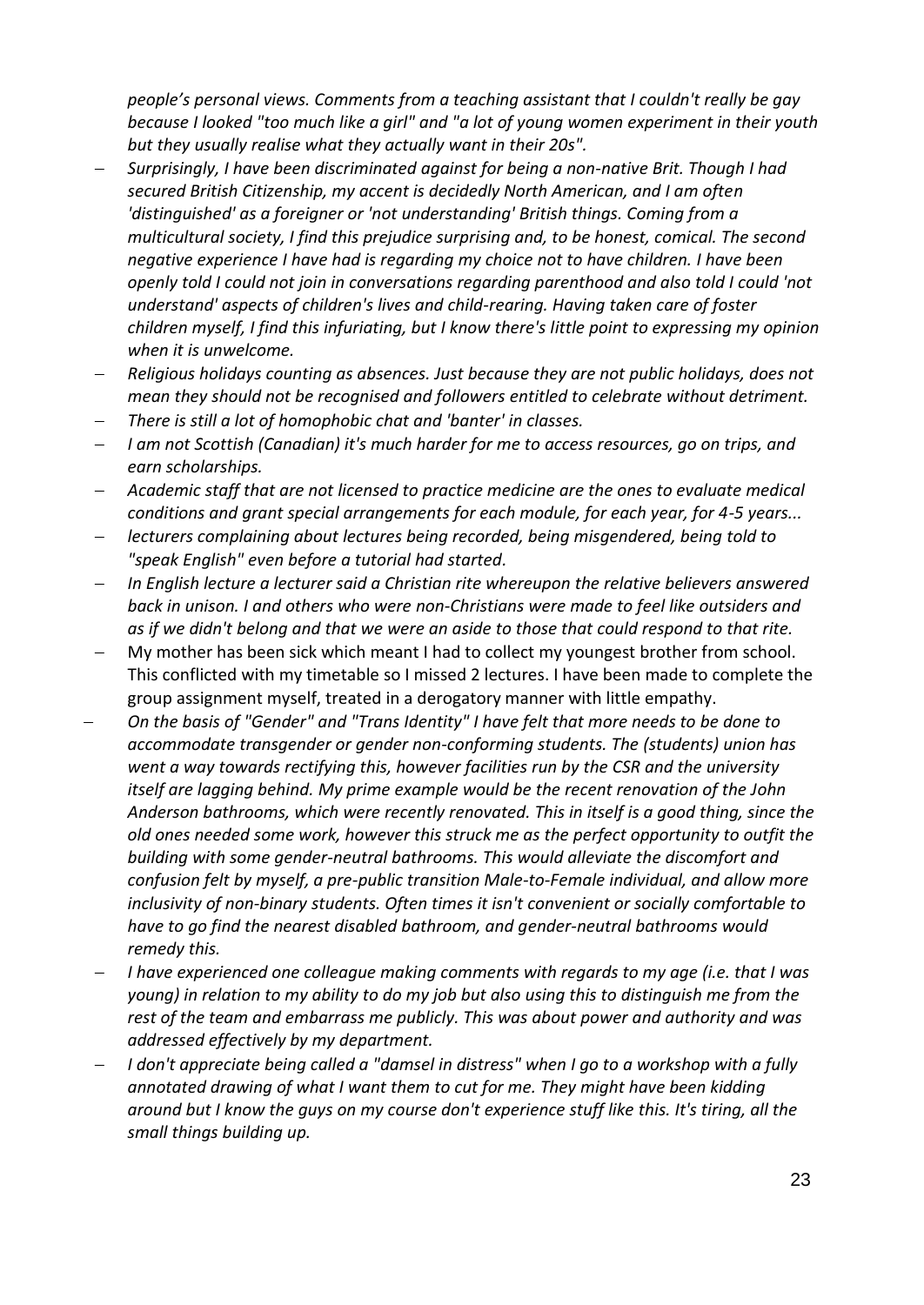- *Some staff - especially old male lecturers can still say sexist comments - although this may be a joke, I do not believe as a lecturer they should be setting this example? Also being English - despite the common jokes which I accept, sometimes I feel lecturers go out of their way to make a comment.*
- *A tutor once referred to a trans character in a television show as "a gay man who decides to pretend to be a woman."*
- *Being a mum therefore means I have had to miss tutorials due to sickness and my children being sick. The university were not accommodating.*
- *Professor stating "jokingly" in class that Caucasian females are useless in math and can't even count. Other professor stating that we live in a man's world and female entrepreneurs might not be taken seriously by investors due to their gender.*
- *Carried out postgraduate research training called "Research Integrity" on 12/12/16. Video material was sexist, making explicit references to young female sleeping with an older male in superior position, the young female was belittled and the scenario was normalised. This was not commented upon by the trainers when I raised the issue in the training session.*
- *I have felt some discrimination and mocking of my sexuality as Bisexual, some academics have felt this does not even exist, and laughed at it. I am 42, I am and always will be bisexual, it isn't a choice. In my disability, autism, I have had discrimination towards how I think, in some cases I have been restricted in my ability to teach students, the implication I feel is that people do not think students should be exposed to my type of approach, this is discrimination towards autistic thinking. It also further isolates me.*
- *So many: being called a dumb blonde by a professor (even though I am a brunette, oddly). Being told homosexuality was a topic that shouldn't be discussed in a seminar on equality and diversity issues. Being screamed at by a lecturer who got the wrong room but then decided it was the 300 students sitting in the correct room that were at fault. Being told that international students are valued and wanted but having no evidence to support this. Being asked to provide feedback on a course, doing so professionally, but then being shouted at by lecturer hosting the feedback session (of which only two students showed up) for not giving him the feedback he wanted to hear.*
- *Islamophobia, looking at any Muslim as extremist and terrorist.*
- *General misogyny within the department.*

### **12 - If you had a negative experience, did you approach anyone about this?**

226 comments were made.

- *Raised issue with HR, who were helpful and supportive - but ultimately they were simply advising of the decision and had no direct involvement in the interview.*
- *Shared with other colleagues my experiences.*
- *No. Was not serious to warrant escalation.*
- *Nothing specific really, just a feeling that my views are not taken as seriously as a woman.*
- *Trying to contribute to change through Athena SWAN activities and initiatives.*
- *Approached my line manager, head of institute and HR. I do not feel my grievances were taken seriously.*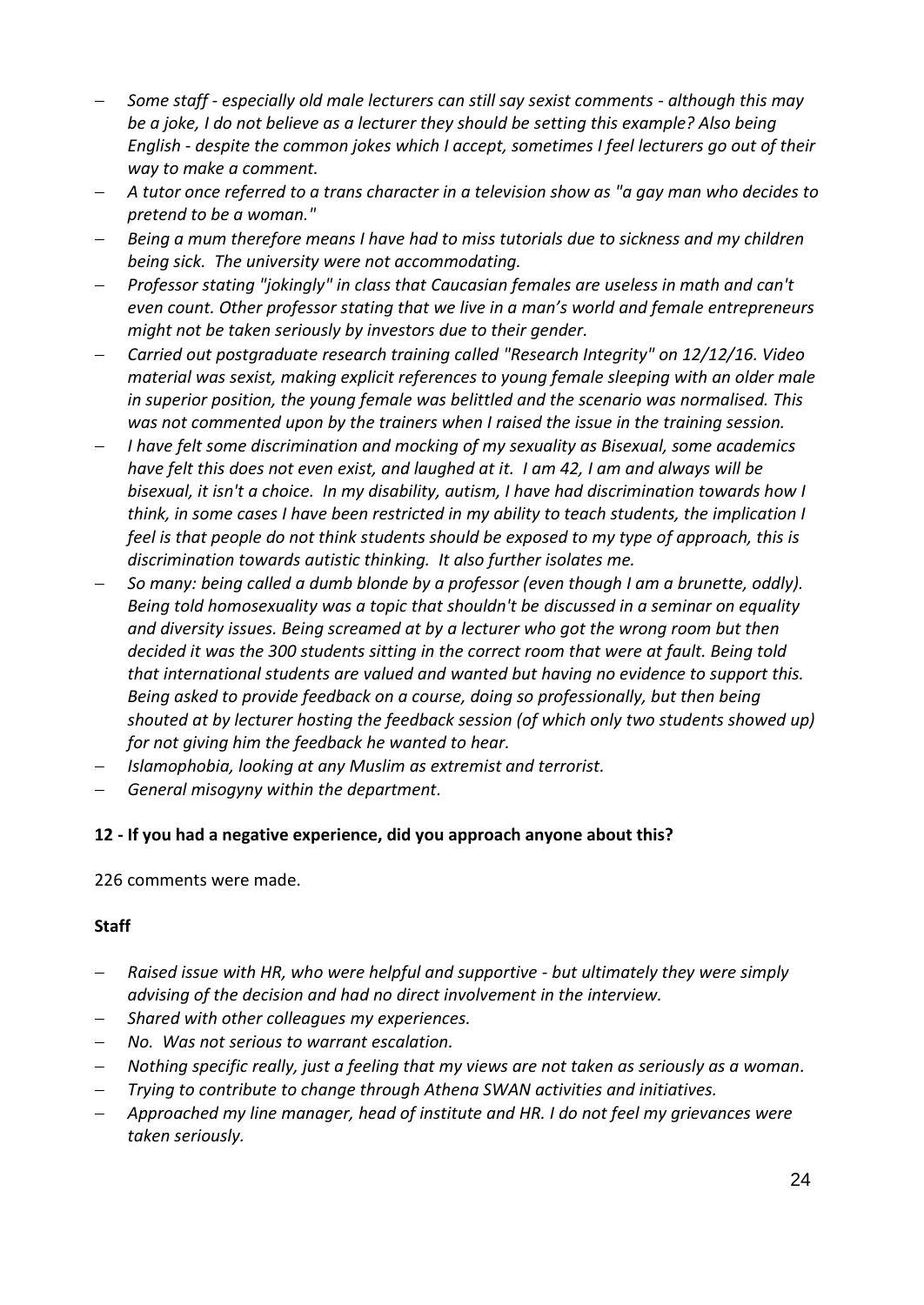- *Yes. Approached multiple individuals but nothing changed.*
- *HR and the Head of Department.*
- *I have tried discussing it with my supervisor and have been ignored.*
- *I point out this discrimination every time it occurs. Everyone just says "oh, it's him making a fuss again".*
- *I have gone to both my line manager and the person in question's line manager and was told to deal with it.*
- *I addressed the sexual discrimination directly with the male colleague and also informed my line manager of the scenario. I also addressed the sexual innuendo directly with the same line manager. While I am disappointed that I have had to deal with these situations at all in the workplace, both individuals have taken my comments on board and their behaviour has improved.*
- *I have mentioned it to my supervisor but no further than that.*
- *Have attempted to discuss this with HR to no avail and have now seen Occupational Health due to stress.*
- *No point... if you approach anyone then that lays down a marker that you carry forward, i.e. into future promotion bids etc.*
- *No. I didn't have to. I am capable of dealing with experiences like this. At least when someone says something inappropriate, you know they think like that. There are people who would never say anything inappropriate whose thoughts are even worse and this impacts on the decisions they make. It is also very difficult to identify bias in oneself or to address issues that arise because of the values we hold that we don't even realise are impacting on our actions.*
- *Mentioned it to the Manager at the time with no outcome. Told constantly within department that you should be here a certain time length in service before you can go for promotion. Not true and ability does not matter its all about the length of service.*
- *I sometimes complain to the person who is being condescending or unreasonable, but have never raised any of these things officially.*
- *Line manager, who was equally astonished and baffled at the behavior, however as they are our colleagues and we want a harmonious working relationship with them, no further action was taken.*

- *We approached our course director as a class.*
- *(Approached) admin staff.*
- *the Head of my previous department and my second supervisor. But there was bias towards the academics involved, encouraging me to give up my studies essentially.*
- *I spoke with student Union and the international student office.*
- *my supervisors and my department. But everyone ignored the issue.*
- *No one to approach. Both times it was on an application.*
- *Views (concerns) taken to staff student meeting nothing done and no acknowledgement or solution offered.*
- *causing disruption to your department/lecturer is the last thing you want to do.*
- No, wouldn't be much point. Less likely to be taken seriously, and even if it was it was one occasion.
- *Yes, the procedure was uncomfortable and unpleasant and I would rather haven't done it.*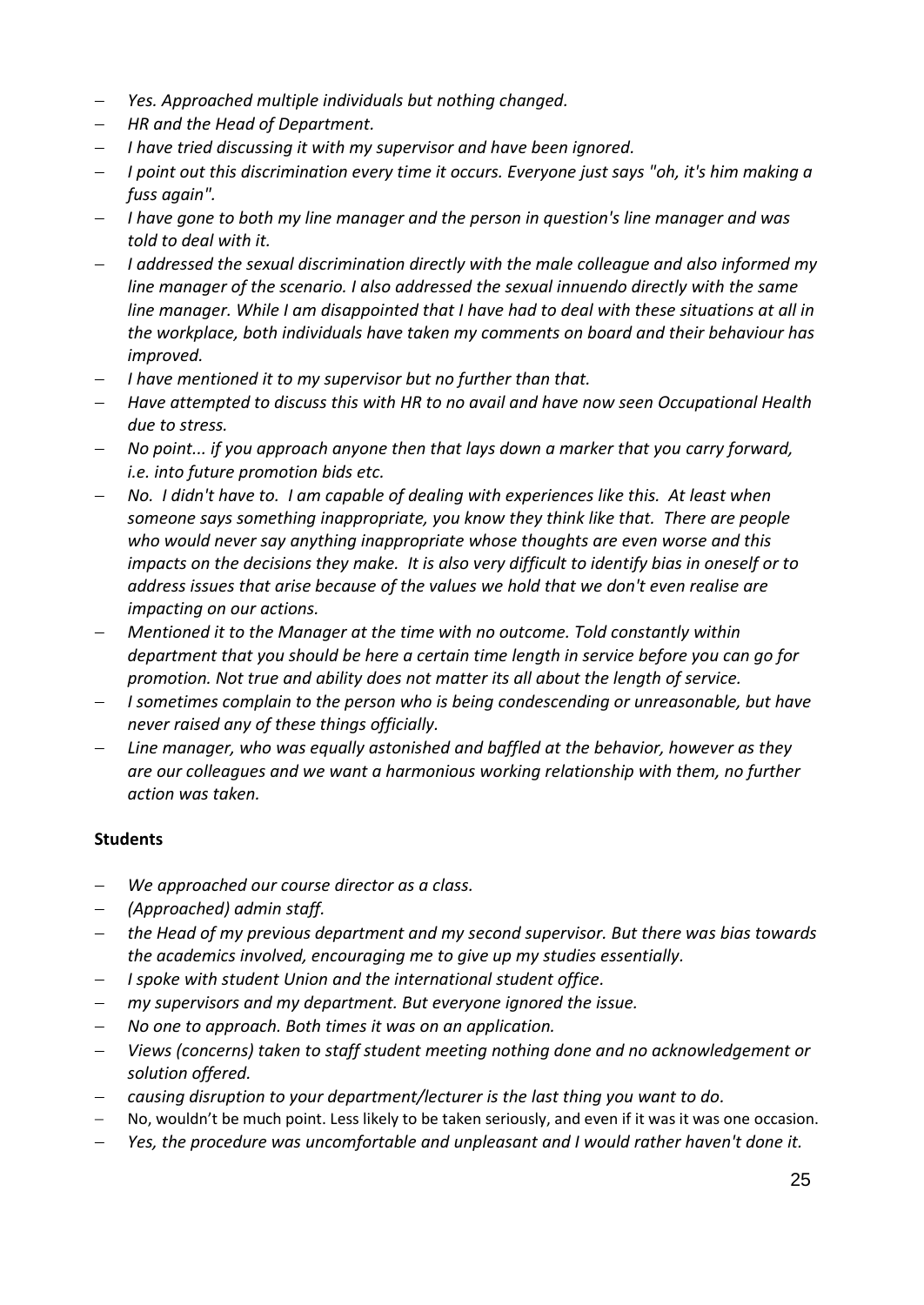*Although promised to deal with the issue the outcome suggests that the issue "got buried under the carpet"....*

- *I should have approached but I was not sure who to approach and what is the criteria for the complaint to be heard.*
- *No as I was in a minority and made to feel unwelcome so didn't approach or felt I could have uttered it to anyone.*
- *I did talk to my course director at once and made sure it was dealt in the right way.*
- *I brought it to the faculty rep who brought it to the head of department. Little was done.*
- *i did not approach anyone in fear of having a problem with my degree.*
- *Just discussion with Group Supervisor at the time.*
- *Told directly the person. They tried to be more subtle about it.*
- *No. I hided this and pretended nothing happened.*
- *I approached the people who said thinks to me, and called them out on their behaviour, but all too often those around defend them, and not I, therefore I am further marginalised.*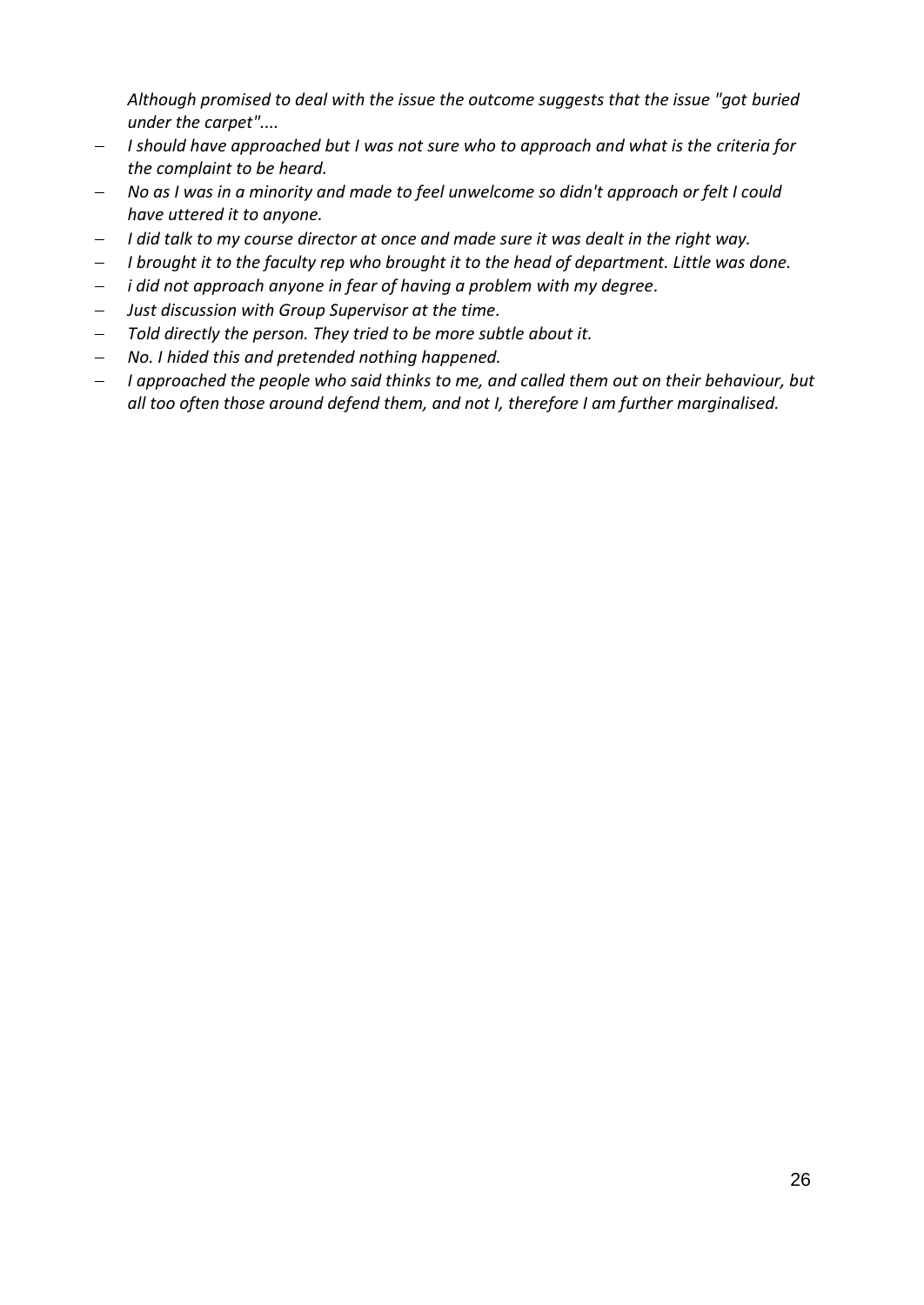**13 - Thinking about my experience at the institution as a whole, I am satisfied that the University meets my specific needs based on my background of:**

Table 12: Students

|                | <b>Students</b>                                       | Definitely<br>disagree |    | Mostly<br>disagree |    | Neither agree<br>nor disagree |     | Mostly<br>agree |     | Definitely<br>agree |     | Not<br>applicable |     | Total |
|----------------|-------------------------------------------------------|------------------------|----|--------------------|----|-------------------------------|-----|-----------------|-----|---------------------|-----|-------------------|-----|-------|
|                | Age                                                   | 7%                     | 83 | 6%                 | 66 | 10%                           | 113 | 24%             | 270 | 43%                 | 487 | 11%               | 124 | 1143  |
| $\overline{2}$ | Disability                                            | 3%                     | 29 | 3%                 | 29 | 5%                            | 61  | 8%              | 85  | 13%                 | 143 | 69%               | 774 | 1121  |
| 3              | Gender                                                | 6%                     | 72 | 5%                 | 54 | 10%                           | 112 | 22%             | 247 | 40%                 | 455 | 17%               | 192 | 1132  |
| $\overline{4}$ | Gender reassignment/Trans<br>identity                 | 2%                     | 18 | 1%                 | 16 | 6%                            | 62  | 6%              | 62  | 10%                 | 110 | 76%               | 849 | 1117  |
| 5              | Race/ethnicity/nationality                            | 6%                     | 70 | 5%                 | 55 | 12%                           | 133 | 18%             | 200 | 33%                 | 375 | 26%               | 295 | 1128  |
| 6              | Religion or belief                                    | 5%                     | 52 | 4%                 | 44 | 10%                           | 114 | 14%             | 158 | 28%                 | 310 | 40%               | 443 | 1121  |
| $\overline{7}$ | Sexual orientation                                    | 5%                     | 60 | 2%                 | 24 | 11%                           | 127 | 12%             | 136 | 26%                 | 290 | 43%               | 477 | 1114  |
| 8              | Marriage or civil partnership                         | 3%                     | 29 | 2%                 | 20 | 8%                            | 86  | 8%              | 90  | 18%                 | 198 | 62%               | 698 | 1121  |
| 9              | Pregnancy/ Parental status/<br>adoption and surrogacy | 3%                     | 28 | 2%                 | 27 | 7%                            | 74  | 6%              | 71  | 12%                 | 130 | 70%               | 787 | 1117  |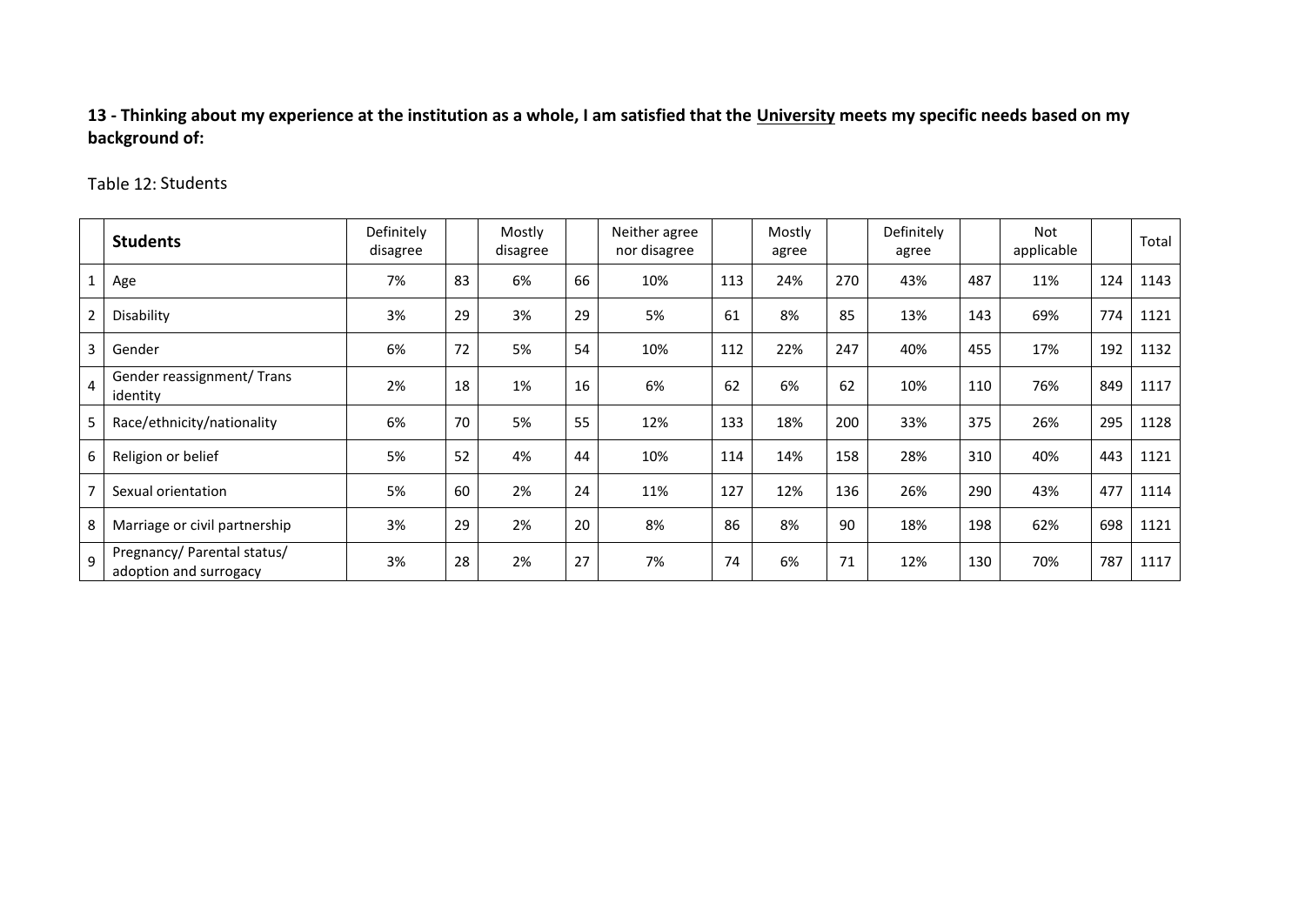### Table 13: Staff

|   | <b>Staff</b>                                          | Definitely<br>disagree |                | Mostly<br>disagree |    | Neither agree<br>nor disagree |    | Mostly<br>agree |    | Definitely<br>agree |     | Not<br>applicable |     | Total |
|---|-------------------------------------------------------|------------------------|----------------|--------------------|----|-------------------------------|----|-----------------|----|---------------------|-----|-------------------|-----|-------|
|   | Age                                                   | 6%                     | 21             | 3%                 | 12 | 24%                           | 84 | 26%             | 92 | 31%                 | 108 | 10%               | 36  | 353   |
| 2 | Disability                                            | 2%                     | $\overline{7}$ | 3%                 | 11 | 10%                           | 36 | 7%              | 25 | 7%                  | 25  | 70%               | 245 | 349   |
| 3 | Gender                                                | 4%                     | 14             | 8%                 | 27 | 24%                           | 84 | 23%             | 80 | 26%                 | 91  | 15%               | 54  | 350   |
| 4 | Gender reassignment/ Trans<br>identity                | 1%                     | 4              | 1%                 | 4  | 13%                           | 45 | 3%              | 9  | 3%                  | 12  | 78%               | 270 | 344   |
| 5 | Race/ethnicity/nationality                            | 4%                     | 15             | 3%                 | 9  | 20%                           | 70 | 16%             | 54 | 23%                 | 78  | 35%               | 120 | 346   |
| 6 | Religion or belief                                    | 3%                     | 9              | 3%                 | 11 | 21%                           | 73 | 10%             | 35 | 17%                 | 60  | 46%               | 157 | 345   |
|   | Sexual orientation                                    | 3%                     | 9              | 2%                 | 7  | 17%                           | 60 | 11%             | 36 | 21%                 | 71  | 47%               | 160 | 343   |
| 8 | Marriage or civil partnership                         | 3%                     | 9              | 2%                 | 6  | 17%                           | 60 | 10%             | 36 | 16%                 | 55  | 52%               | 178 | 344   |
| q | Pregnancy/ Parental status/<br>adoption and surrogacy | 3%                     | 9              | 2%                 | 8  | 16%                           | 54 | 10%             | 34 | 13%                 | 45  | 57%               | 196 | 346   |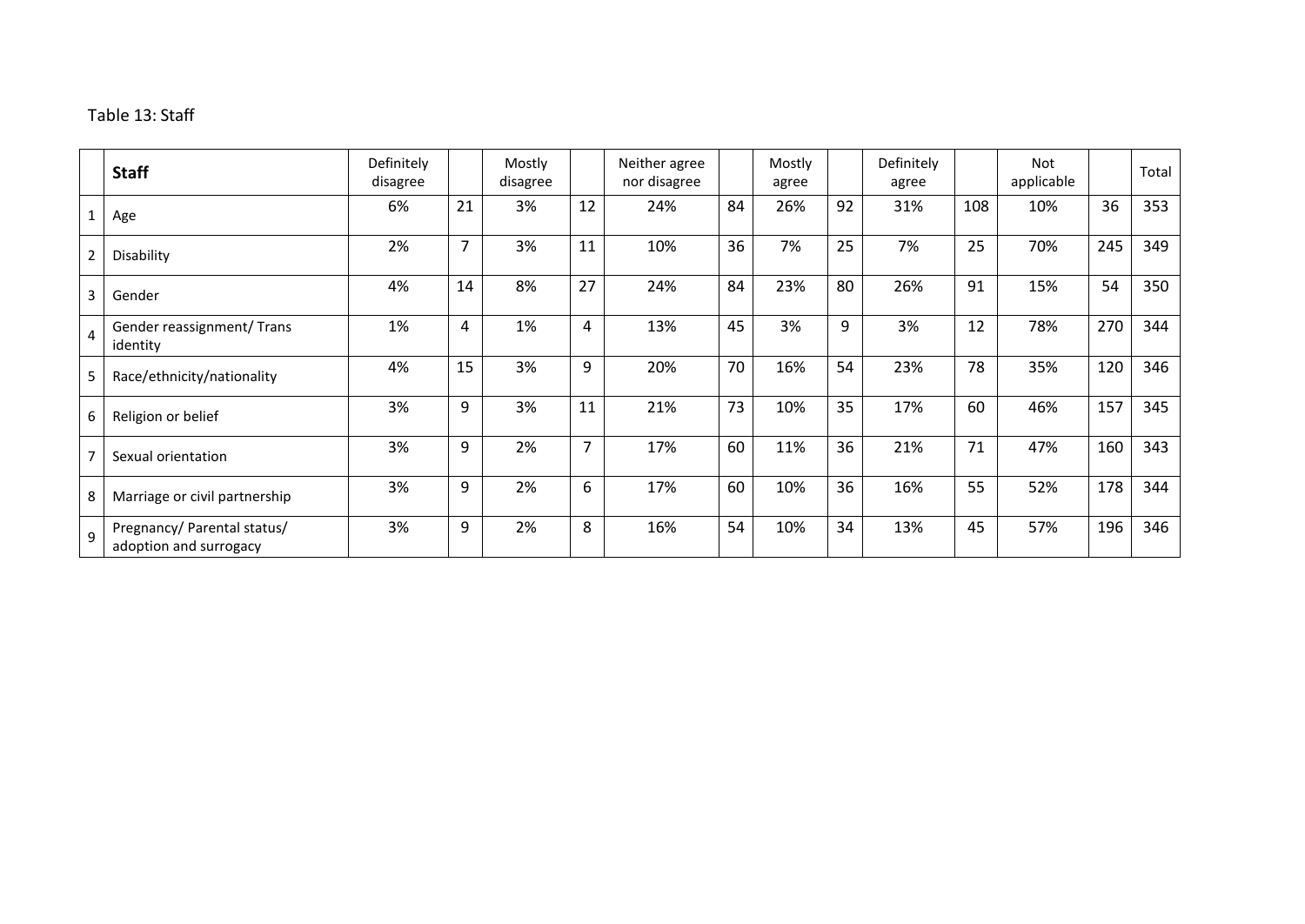**14 - Thinking about my experience in your academic department, I am satisfied that my Department meets my specific needs based on my background of**

#### Table 14: Students

|                | <b>Students</b>                                       | Definitely<br>disagree |    | Mostly<br>disagree |    | Neither agree<br>nor disagree |     | Mostly<br>agree |     | Definitely<br>agree |     | <b>Not</b><br>applicable |     | Total |
|----------------|-------------------------------------------------------|------------------------|----|--------------------|----|-------------------------------|-----|-----------------|-----|---------------------|-----|--------------------------|-----|-------|
|                | Age                                                   | 7%                     | 74 | 6%                 | 63 | 10%                           | 115 | 21%             | 240 | 44%                 | 497 | 12%                      | 141 | 1130  |
| $\overline{2}$ | Disability                                            | 3%                     | 33 | 3%                 | 31 | 6%                            | 68  | 7%              | 76  | 13%                 | 141 | 69%                      | 759 | 1108  |
| 3              | Gender                                                | 6%                     | 71 | 4%                 | 50 | 11%                           | 120 | 18%             | 202 | 42%                 | 466 | 19%                      | 210 | 1119  |
| $\overline{4}$ | Gender reassignment/ Trans<br>identity                | 2%                     | 20 | 1%                 | 15 | 6%                            | 67  | 5%              | 56  | 10%                 | 115 | 75%                      | 830 | 1103  |
| 5              | Race/ethnicity/nationality                            | 6%                     | 65 | 4%                 | 47 | 12%                           | 130 | 14%             | 159 | 36%                 | 395 | 28%                      | 314 | 1110  |
| 6              | Religion or belief                                    | 5%                     | 50 | 2%                 | 24 | 10%                           | 116 | 12%             | 132 | 29%                 | 317 | 42%                      | 469 | 1108  |
| $\overline{7}$ | Sexual orientation                                    | 4%                     | 46 | 3%                 | 30 | 11%                           | 119 | 10%             | 110 | 28%                 | 304 | 45%                      | 492 | 1101  |
| 8              | Marriage or civil partnership                         | 2%                     | 27 | 1%                 | 14 | 8%                            | 83  | 7%              | 74  | 18%                 | 203 | 64%                      | 703 | 1104  |
| $\mathsf{q}$   | Pregnancy/ Parental status/<br>adoption and surrogacy | 2%                     | 23 | 2%                 | 22 | 6%                            | 68  | 5%              | 56  | 13%                 | 145 | 72%                      | 790 | 1104  |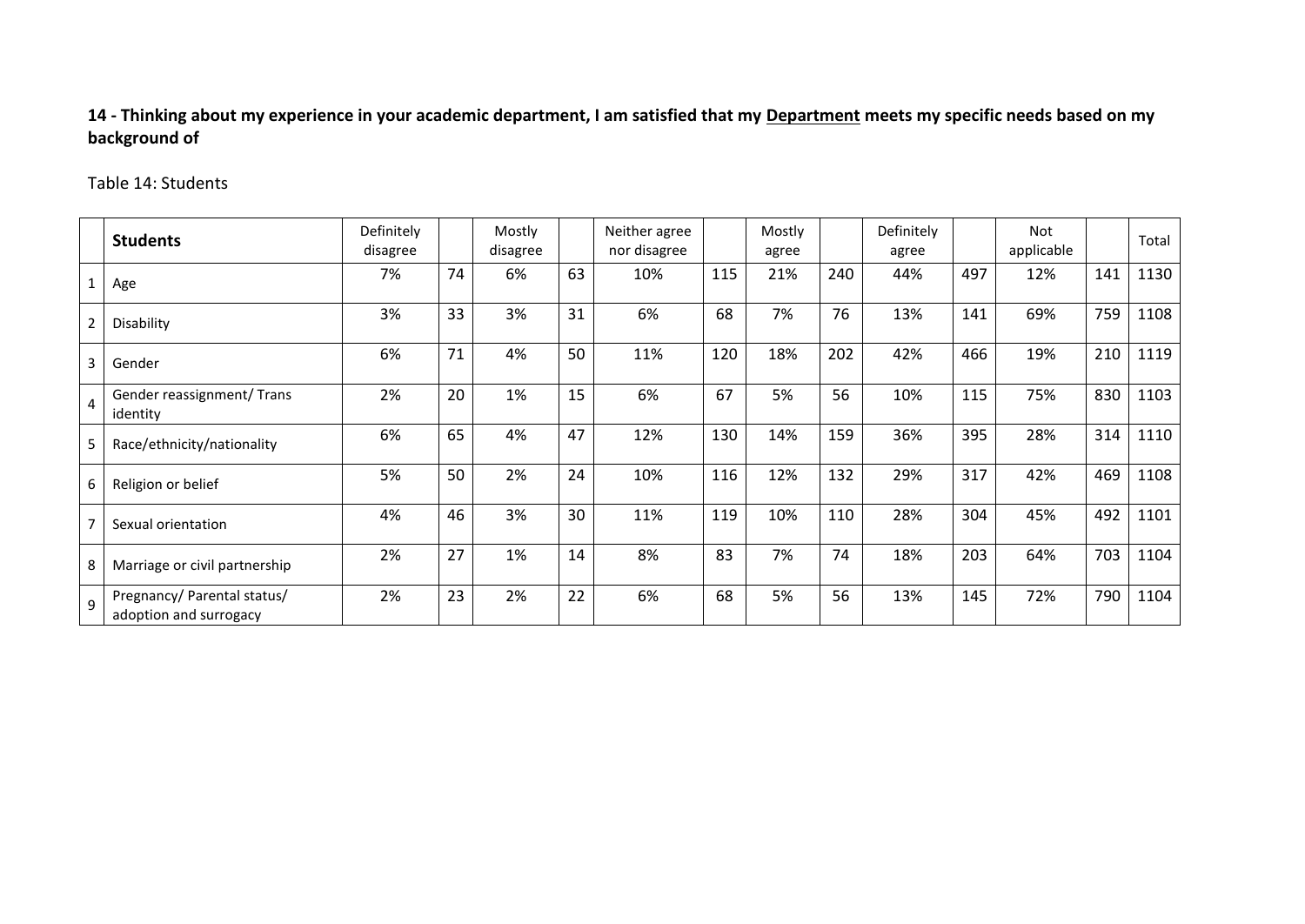### Table 15: Staff

|   | <b>Staff</b>                                          | Definitely<br>disagree |                | Mostly<br>disagree |    | Neither agree<br>nor disagree |    | Mostly<br>agree |    | Definitely<br>agree |     | Not<br>applicable |     | Total |
|---|-------------------------------------------------------|------------------------|----------------|--------------------|----|-------------------------------|----|-----------------|----|---------------------|-----|-------------------|-----|-------|
|   | Age                                                   | 5%                     | 19             | 3%                 | 10 | 21%                           | 73 | 23%             | 79 | 31%                 | 108 | 17%               | 60  | 349   |
| 2 | Disability                                            | 2%                     | $\overline{7}$ | 2%                 | 7  | 10%                           | 33 | 5%              | 18 | 8%                  | 27  | 73%               | 252 | 344   |
| 3 | Gender                                                | 6%                     | 20             | 3%                 | 12 | 22%                           | 77 | 18%             | 63 | 28%                 | 97  | 22%               | 77  | 346   |
| 4 | Gender reassignment/ Trans<br>identity                | 1%                     | 5              | 0%                 | 1  | 12%                           | 39 | 2%              | 8  | 4%                  | 14  | 80%               | 271 | 338   |
| 5 | Race/ethnicity/nationality                            | 4%                     | 14             | 2%                 | 7  | 19%                           | 63 | 12%             | 41 | 20%                 | 69  | 43%               | 144 | 338   |
| 6 | Religion or belief                                    | 3%                     | 9              | 2%                 | 8  | 20%                           | 67 | 8%              | 28 | 17%                 | 57  | 50%               | 172 | 341   |
|   | Sexual orientation                                    | 3%                     | 9              | 2%                 | 6  | 17%                           | 56 | 10%             | 33 | 19%                 | 65  | 50%               | 169 | 338   |
| 8 | Marriage or civil partnership                         | 3%                     | 9              | 1%                 | 4  | 16%                           | 54 | 8%              | 26 | 16%                 | 56  | 56%               | 191 | 340   |
| 9 | Pregnancy/ Parental status/<br>adoption and surrogacy | 2%                     | 8              | 2%                 | 8  | 12%                           | 42 | 8%              | 28 | 14%                 | 46  | 61%               | 207 | 339   |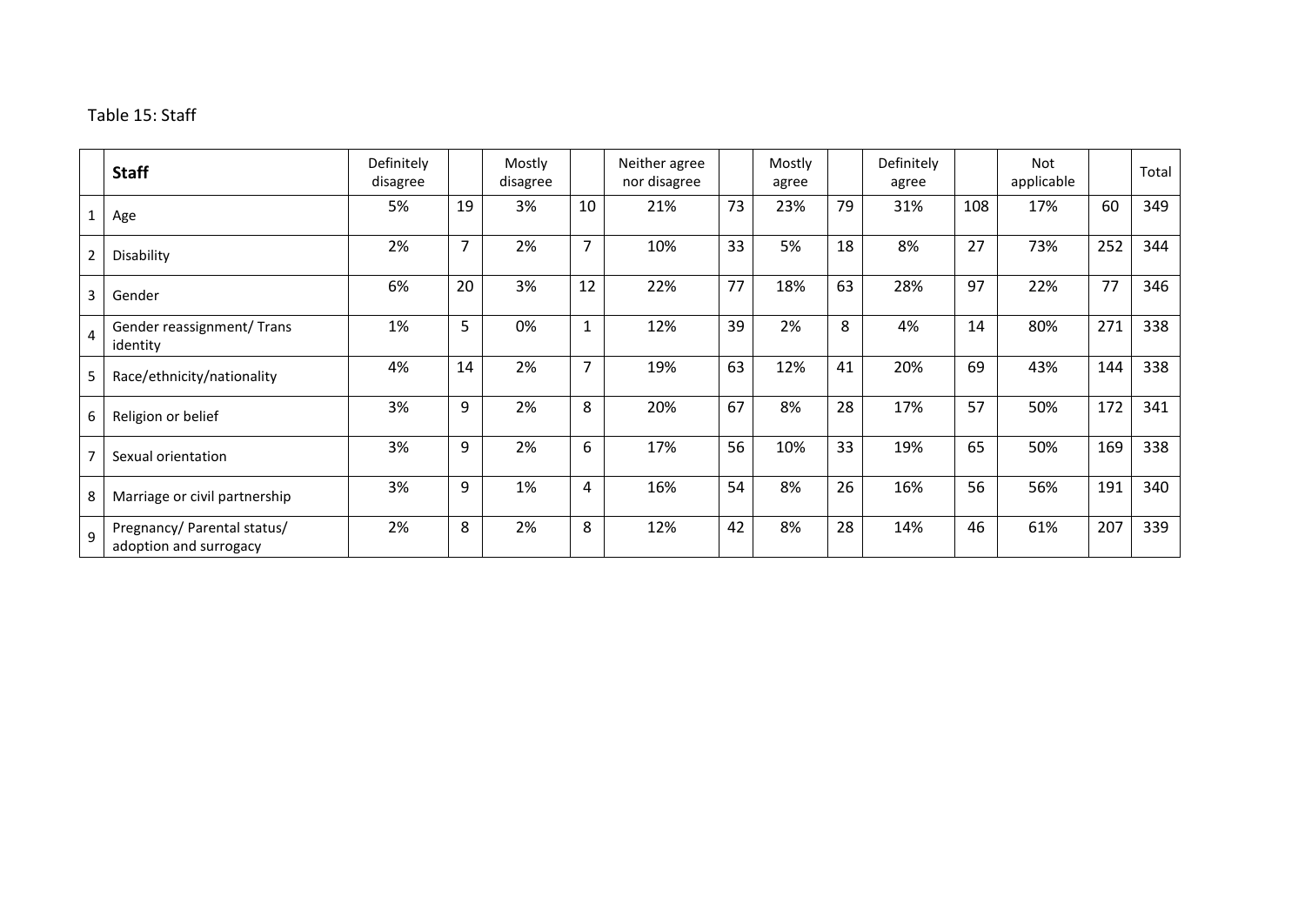## <span id="page-30-0"></span>**Appendix A: Consultation with externalstakeholders**

### **External organisations invited to contribute**

Action on Hearing Loss Scotland Age Scotland Black and Ethnic Minority Infrastructure in Scotland Coalition of Race Equality and Rights Dyslexia Scotland Equate Scotland Equality Challenge Unit Equality Network Glasgow City Council Glasgow Disability Alliance Interfaith Glasgow LGBT Youth Scotland Royal National Institute for the Blind Scottish Association for Mental Health Scottish Trans Alliance Stonewall Scotland West of Scotland Regional Equality Council

#### **Individuals invited to contribute**

ECU Scotland Liaison Group (Equality Practitioners) Scotland Colleges Equality Practitioners in UK Higher Education Glasgow Diversity Employers Forum Glasgow Equality Forum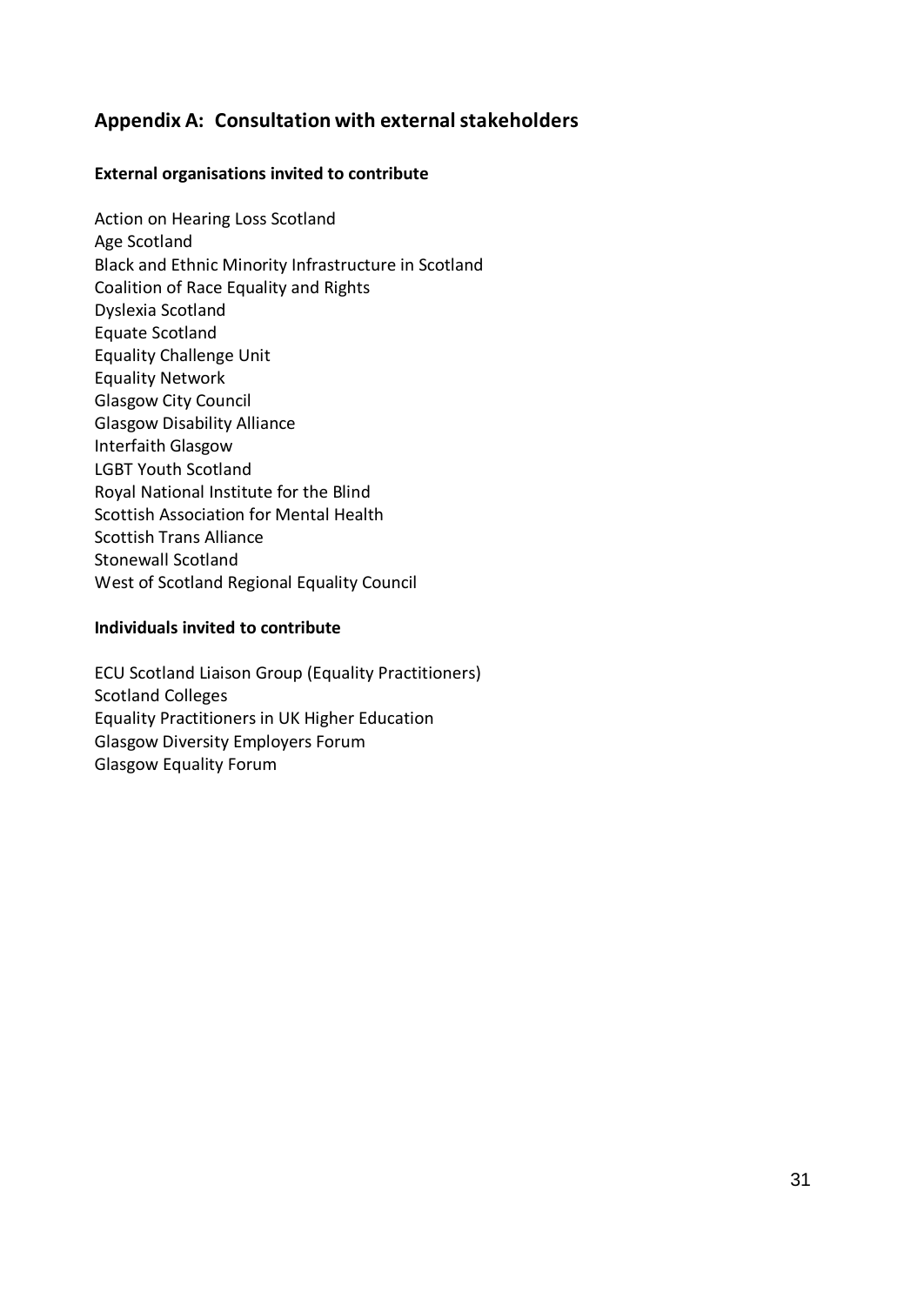## <span id="page-31-0"></span>**Appendix B: Respondents data by protected characteristics**

#### Table A: Respondents by gender

| Female            | 752  | 49%  |
|-------------------|------|------|
| Male              | 746  | 48%  |
| In another way    | 11   | 1%   |
| Prefer not to say | 30   | 2%   |
| Total             | 1539 | 100% |

### Table B: Respondents by Gender-reassignment

| Yes               | 14   | 1%   |
|-------------------|------|------|
| Nol               | 1490 | 97%  |
| Prefer not to say | 32   | 2%   |
| Total             | 1536 | 100% |

### Table C: Respondents by Age

| Under 20          | 212  | 17%  |
|-------------------|------|------|
| $21 - 30$         | 42   | 3%   |
| 31-40             | 610  | 49%  |
| 41-50             | 215  | 17%  |
| $51 - 60$         | 120  | 10%  |
| $61+$             | 24   | 2%   |
| Prefer not to say | 20   | 2%   |
| Total             | 1243 | 100% |

### Table D: Respondents by Sexual orientation

| Bisexual               | 67   | 4%   |
|------------------------|------|------|
| Gay                    | 69   | 5%   |
| Heterosexual/ Straight | 1239 | 81%  |
| Lesbian                | 20   | 1%   |
| Other                  | 31   | 2%   |
| Prefer not to say      | 105  | 7%   |
| Tota                   | 1511 | 100% |

#### Table E: Respondents by relationship status

| Single                           | 579   | 38%  |
|----------------------------------|-------|------|
| Married                          | 466   | 30%  |
| Civil partnership                | 14    | 1%   |
| <b>Divorced</b>                  | 14    | 1%   |
| Separated                        | 9     | 1%   |
| Widowed                          | $<$ 5 | 0%   |
| In a relationship or living with | 380   | 25%  |
| Prefer not to say                | 73    | 5%   |
| Total                            | 1538  | 100% |